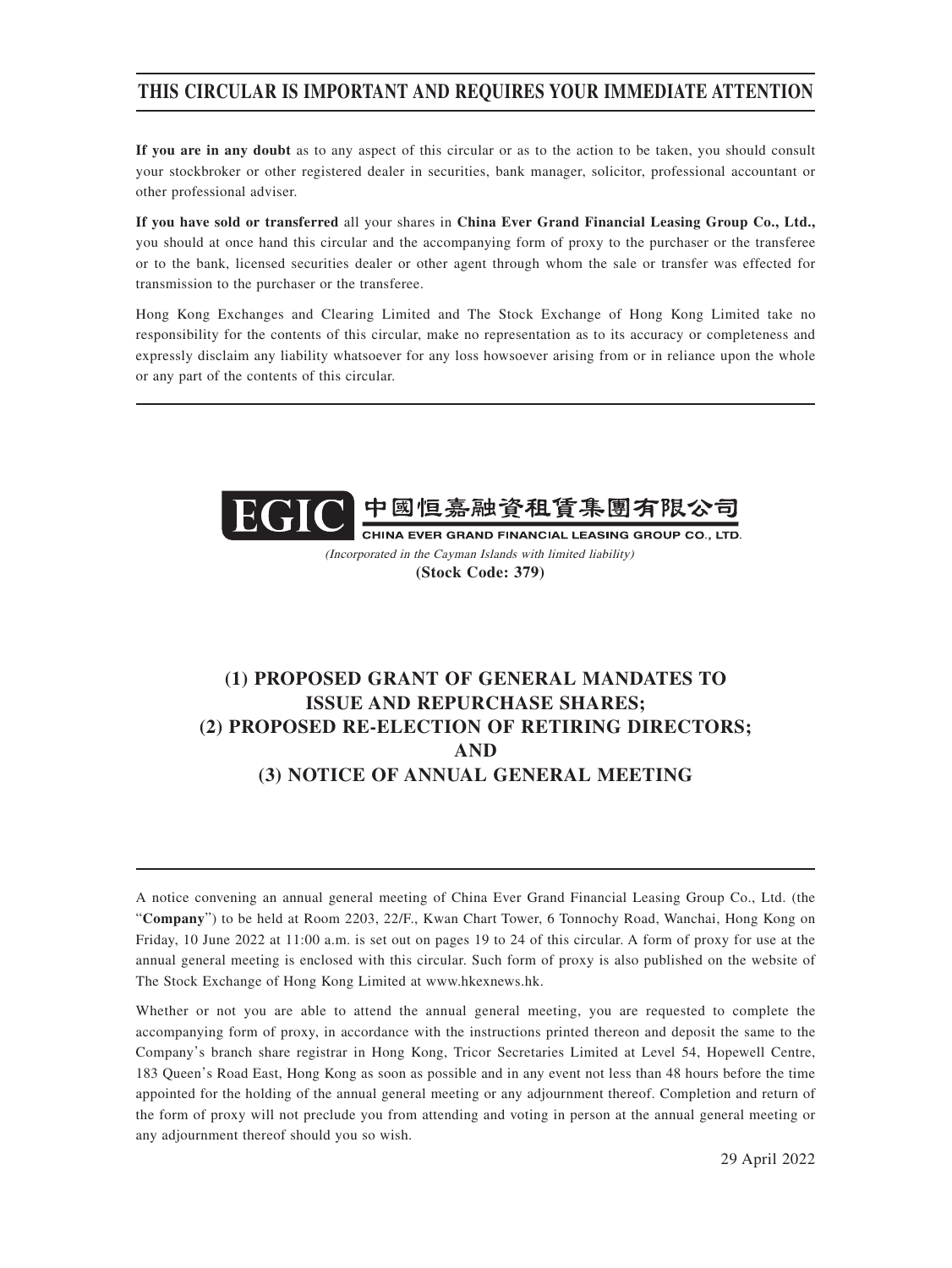## **PRECAUTIONARY MEASURES FOR THE ANNUAL GENERAL MEETING**

Taking into account of the recent development of the coronavirus disease 2019 ("**COVID-19**"), the Company will implement the following precautionary measures at the AGM to protect the Shareholders from the risk of infection:

- (1) Compulsory body temperature check will be conducted for every persons attending the AGM at the entrance of the venue. Any person with a body temperature of over 37.3 degrees Celsius will not be admitted to the venue;
- (2) Persons attending the AGM will be required to wear surgical facial masks on entry to and throughout the AGM; and
- (3) No refreshment will be served at the AGM.

Any attendee, who (a) refuses to comply with the precautionary measures; (b) is subject to the Government's quarantine requirements or has close contact with any person under quarantine; (c) is subject to the Government's prescribed testing requirement or direction and has not tested negative; or (d) feels unwell or has any symptoms of COVID-19, will be denied entry into or be required to leave the AGM venue at the absolute discretion of the Company as permitted by law.

It is possible that Shareholders and/or their representatives may not be able to attend in person at the AGM venue depending on prevailing requirements or guidelines published by the Government and/or regulatory authorities at the time of the AGM. Shareholders are strongly encouraged to appoint the chairman of the AGM as their proxy and to return their proxy forms by the time specified above, instead of attending the AGM in person.

Subject to the applicable law and regulations in Hong Kong in relation to social distancing, the Company may not be allowed to hold a physical general meeting in Hong Kong. The Company will make further announcement(s) if the Company is not allowed to hold a physical general meeting should there be any new social distancing measures imposed by the Government.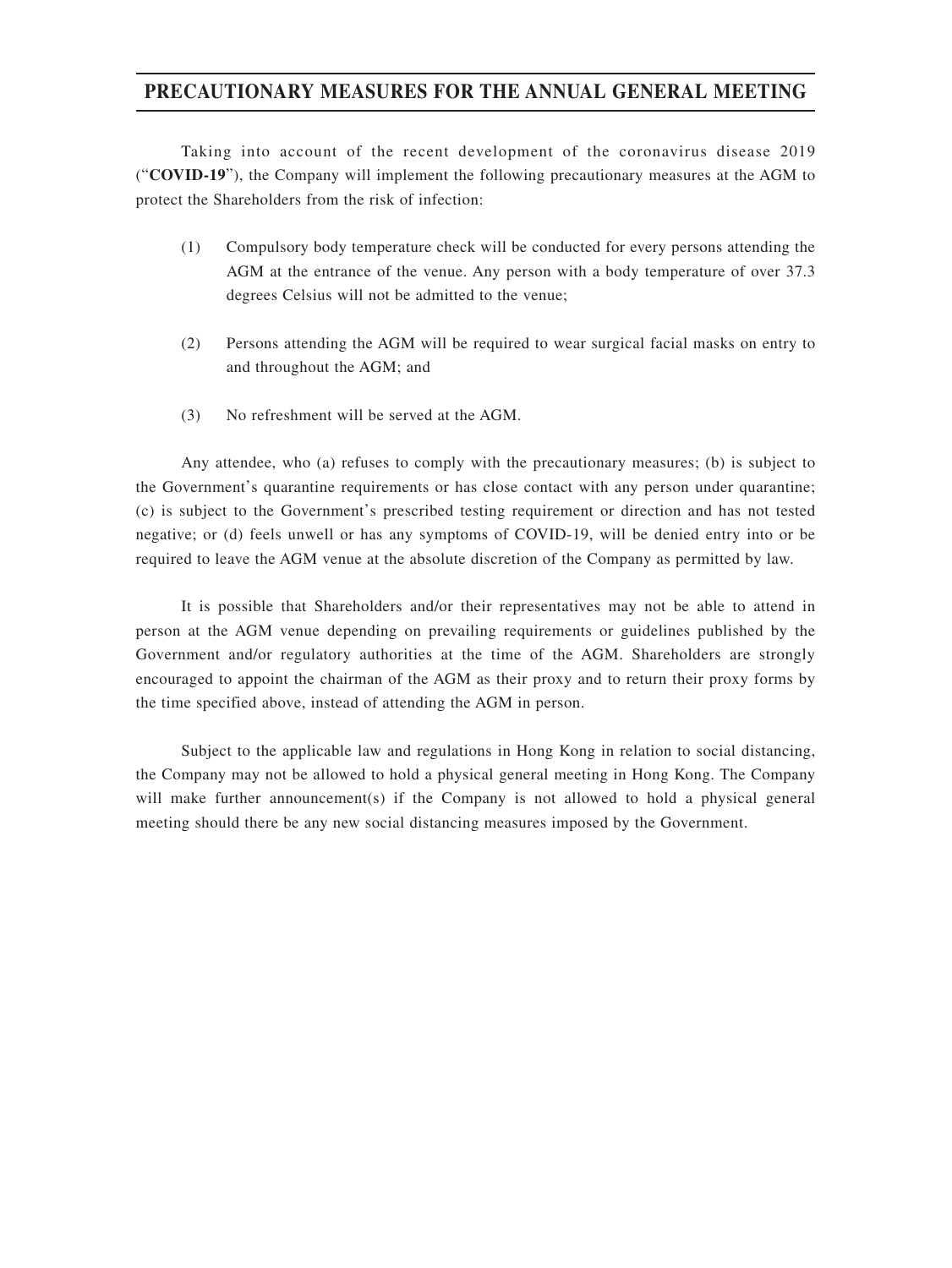# **CONTENTS**

## Page

|                                                         | $\mathbf{1}$   |
|---------------------------------------------------------|----------------|
|                                                         | 3              |
|                                                         | 3              |
|                                                         | $\overline{4}$ |
|                                                         | 6              |
|                                                         | $\tau$         |
|                                                         | 7              |
|                                                         | 8              |
|                                                         | 8              |
|                                                         | 8              |
|                                                         | 9              |
| Appendix I                                              | 10             |
| Appendix II - Details of Retiring Directors Proposed to |                |
|                                                         | 13             |
|                                                         | 19             |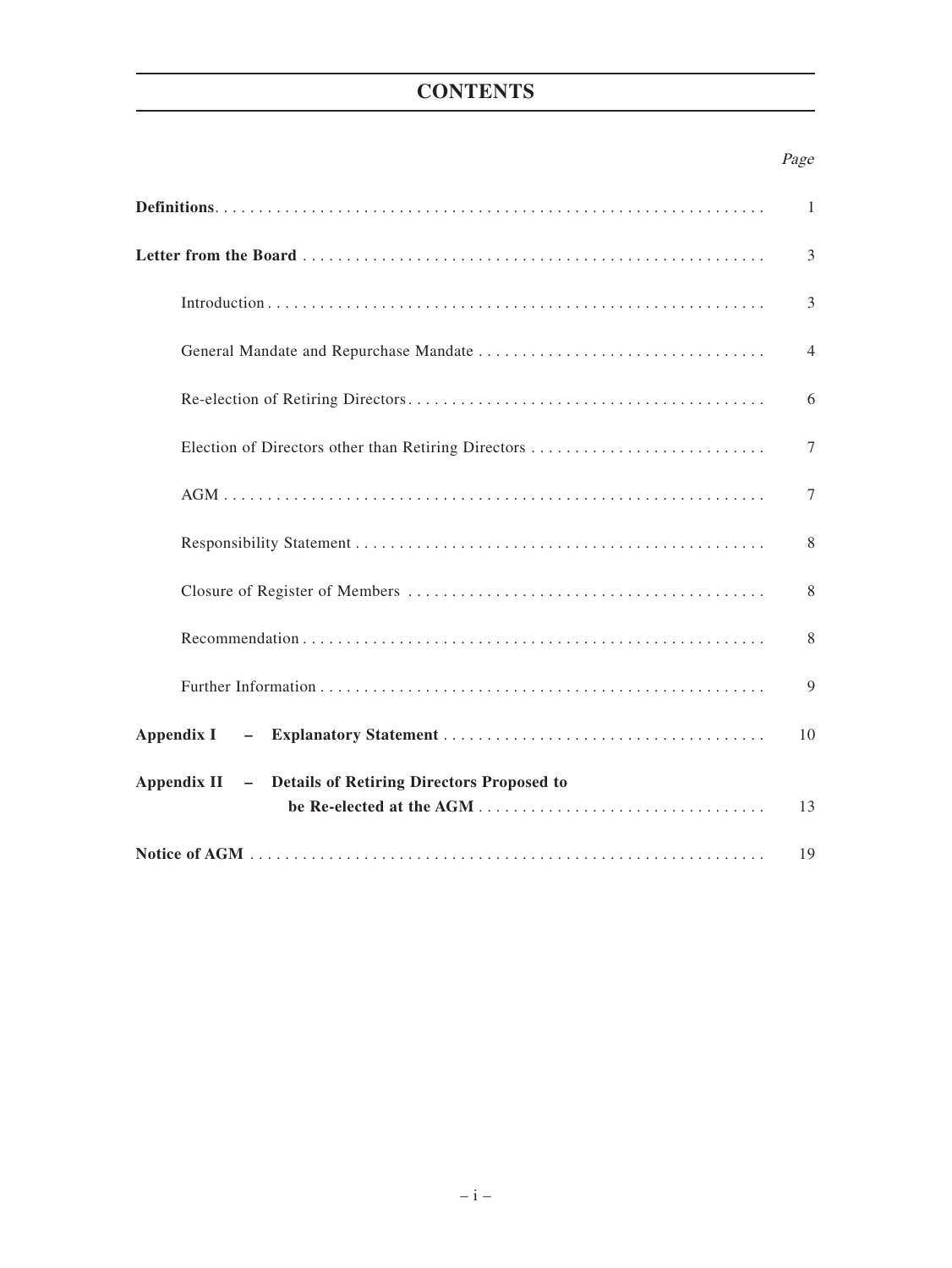# **DEFINITIONS**

In this circular, unless the context otherwise requires, the following expressions shall have the following meanings:

| "AGM"                     | the annual general meeting of the Company to be convened<br>at Room 2203, 22/F., Kwan Chart Tower, 6 Tonnochy Road,<br>Wanchai, Hong Kong on Friday, 10 June 2022 at 11:00 a.m.                                         |
|---------------------------|-------------------------------------------------------------------------------------------------------------------------------------------------------------------------------------------------------------------------|
| "Articles of Association" | the articles of association of the Company                                                                                                                                                                              |
| "associate"               | has the meaning ascribed to this term under the Listing<br>Rules                                                                                                                                                        |
| "Board"                   | the board of Directors                                                                                                                                                                                                  |
| "Company"                 | China Ever Grand Financial Leasing Group Co., Ltd., a<br>company incorporated in the Cayman Islands with limited<br>liability and the issued Shares of which are listed on the<br>main board of the Stock Exchange      |
| "Directors"               | the directors of the Company                                                                                                                                                                                            |
| "General Mandate"         | the general mandate proposed to be granted to the Directors<br>at the AGM to issue further new Shares not exceeding 20%<br>of the issued share capital of the Company as at the date of<br>granting the general mandate |
| "Group"                   | the Company and all of its subsidiaries                                                                                                                                                                                 |
| "Hong Kong"               | the Hong Kong Special Administrative Region of the PRC                                                                                                                                                                  |
| "Latest Practicable Date" | 25 April 2022, being the latest practicable date prior to<br>the printing of this circular for the purpose of ascertaining<br>certain information contained in this circular                                            |
| "Listing Rules"           | the Rules Governing the Listing of Securities on the Stock<br>Exchange                                                                                                                                                  |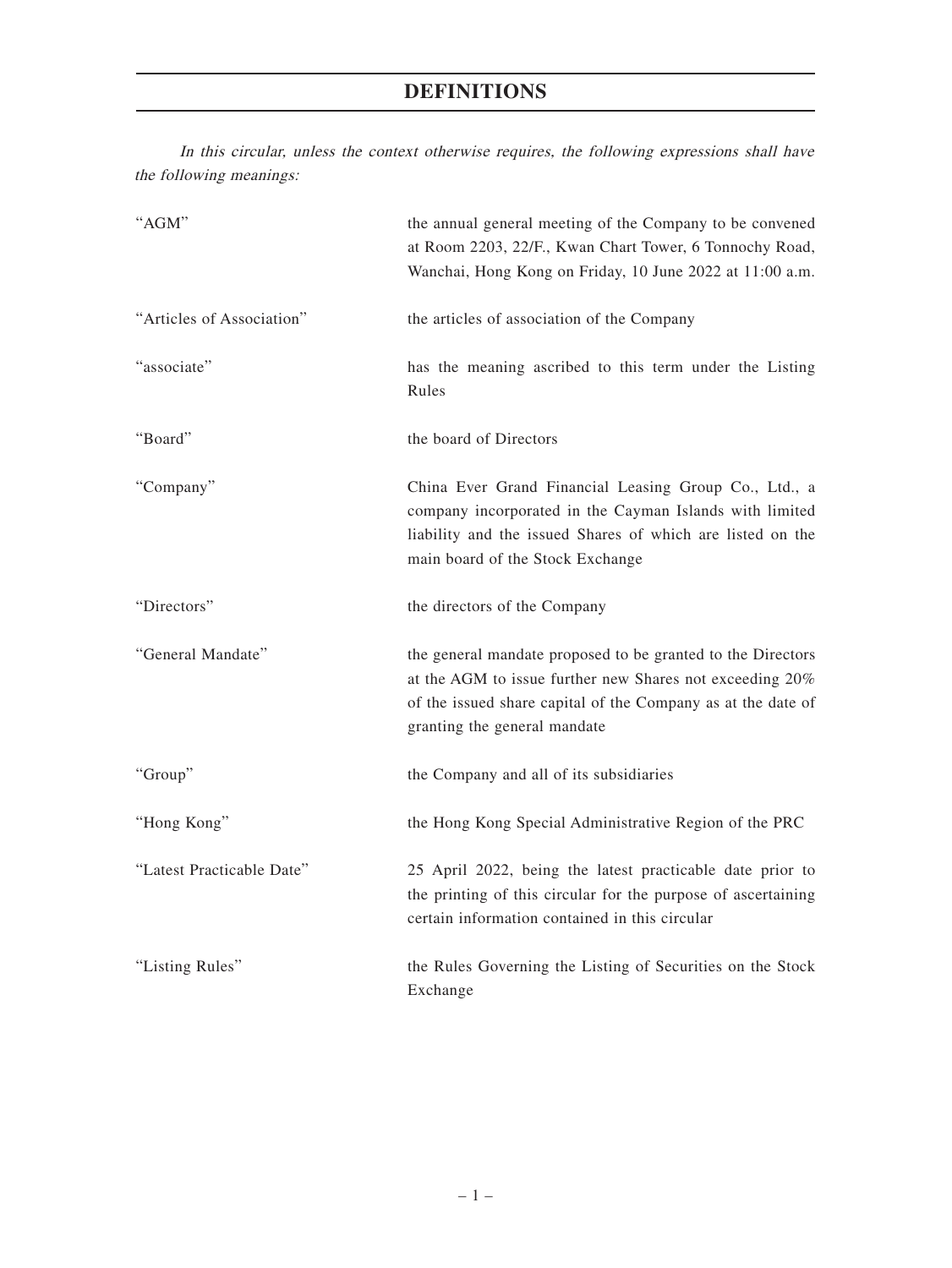# **DEFINITIONS**

| "PRC"                | the People's Republic of China                                                                                                                                                                             |
|----------------------|------------------------------------------------------------------------------------------------------------------------------------------------------------------------------------------------------------|
| "Repurchase Mandate" | the repurchase mandate proposed to be granted to the<br>Directors at the AGM to repurchase up to $10\%$ of the issued<br>share capital of the Company as at the date of granting the<br>repurchase mandate |
| "SFO"                | the Securities and Futures Ordinance (Chapter 571 of the<br>Laws of Hong Kong)                                                                                                                             |
| "Share $(s)$ "       | ordinary share(s) of HK\$0.1 each in the share capital of the<br>Company                                                                                                                                   |
| "Shareholder(s)"     | $holder(s)$ of the Share $(s)$                                                                                                                                                                             |
| "Stock Exchange"     | The Stock Exchange of Hong Kong Limited                                                                                                                                                                    |
| "Takeovers Code"     | the Hong Kong Code on Takeovers and Mergers                                                                                                                                                                |
| $``\%"$              | per cent.                                                                                                                                                                                                  |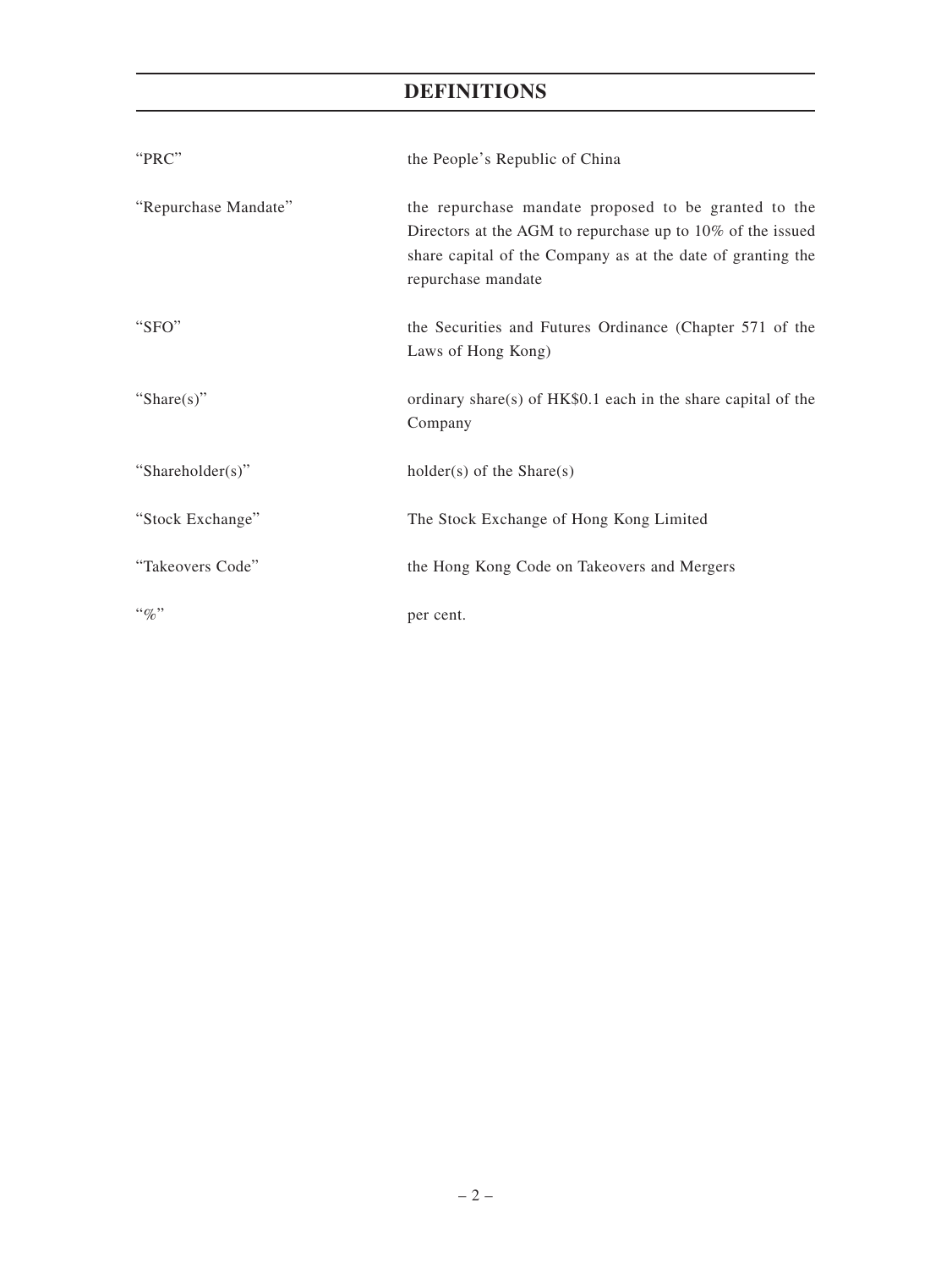

(Incorporated in the Cayman Islands with limited liability) **(Stock Code: 379)**

Executive Directors: Mr. Wong Lik Ping (Chairman) Mr. Lai Ka Fai Mr. Tao Ke Mr. Qiao Weibing Mr. Ng Tin Shui

Non-Executive Director: Ms. Yip Man Yi

Independent Non-executive Directors: Mr. Ho Hin Yip Mr. Lo Tsun Yu Mr. U Keng Tin Mr. Leung Yiu Ming, David

Registered office: Cricket Square Hutchins Drive P.O. Box 2681 Grand Cayman KY1-1111 Cayman Islands

Head office and principal place of business: Room 2203, 22nd Floor, Kwan Chart Tower, 6 Tonnochy Road, Wanchai, Hong Kong

29 April 2022

To the Shareholders

Dear Sir or Madam,

# **(1) PROPOSED GRANT OF GENERAL MANDATES TO ISSUE AND REPURCHASE SHARES; (2) PROPOSED RE-ELECTION OF RETIRING DIRECTORS; AND (3) NOTICE OF ANNUAL GENERAL MEETING**

### **INTRODUCTION**

At the forthcoming AGM, resolutions will be proposed to seek the Shareholders' approval for, among other things; (i) the granting of the General Mandate and the Repurchase Mandate to the Directors; and (ii) the re-election of retiring Directors.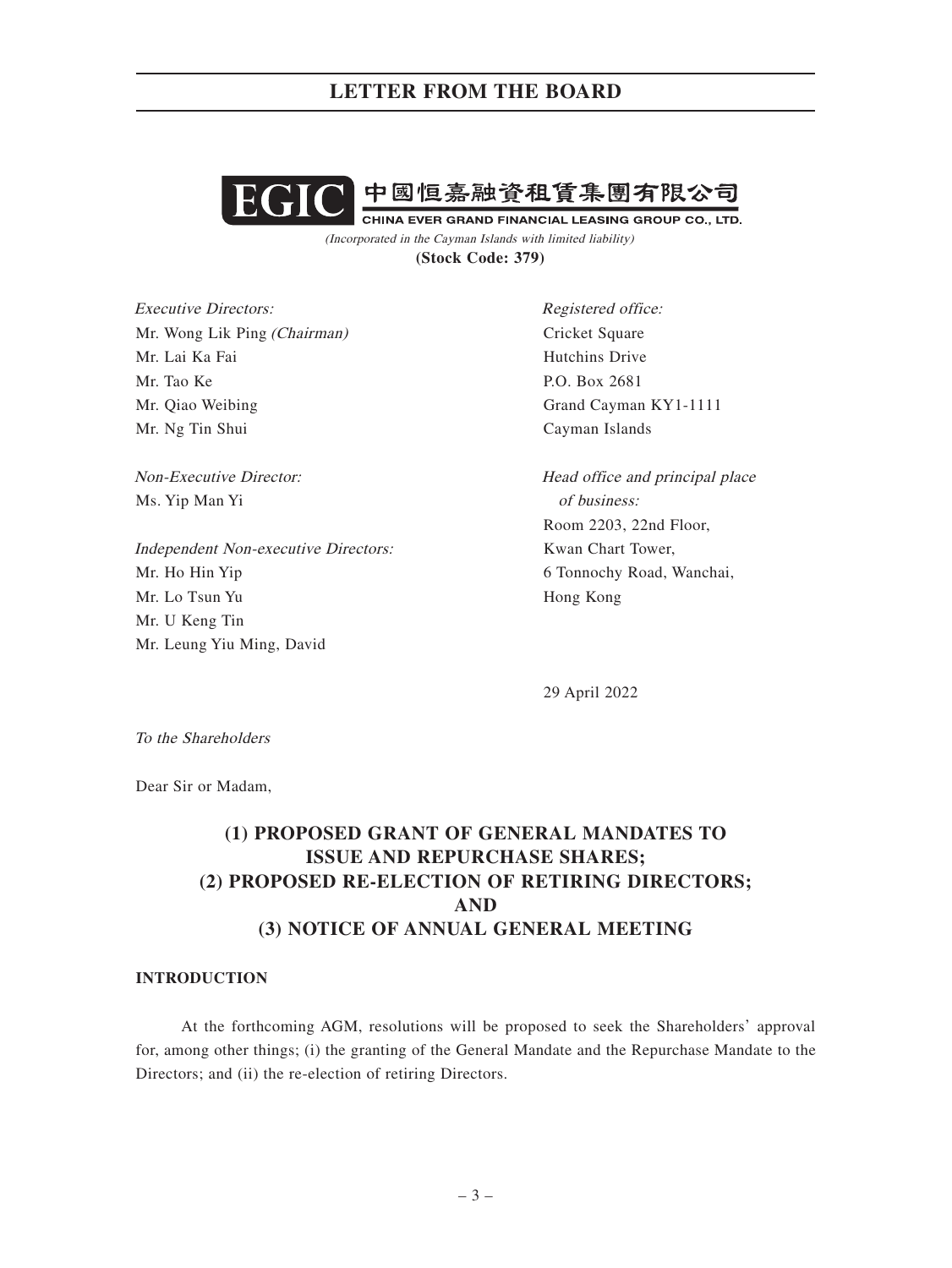The purpose of this circular is to provide you with information relating to the resolutions to be proposed at the AGM for the grant of the General Mandate and the Repurchase Mandate, the reelection of retiring Directors, and the notice of the AGM.

### **GENERAL MANDATE AND REPURCHASE MANDATE**

At the AGM, the Directors propose to seek the approval of the Shareholders to grant to the Directors the General Mandate and the Repurchase Mandate.

### **GENERAL MANDATE**

At the AGM, an ordinary resolution will be proposed that the Directors be given an unconditional general mandate to allot, issue and deal with additional Shares or securities convertible into Shares, options, warrants or similar rights to subscribe for any Shares (other than by way of rights or pursuant to a share option scheme for employees of the Company or Directors and/or any of its subsidiaries or pursuant to any scrip dividend scheme or similar arrangements providing for the allotment and issue of Shares in lieu of whole or part of the dividend on Shares in accordance with the Articles of Association or upon the exercise of rights of subscription or conversion under the terms of any securities or bonds convertible into Shares) or make or grant offers, agreements, options and warrants which might require the exercise of such power, of an aggregate nominal amount of up to 20% of the aggregate nominal amount of the issued Shares as at the date of granting the general mandate.

As at the Latest Practicable Date, the Company had an aggregate of 1,687,302,760 Shares in issue. Subject to the passing of the resolution for the approval of the General Mandate and on the basis that no further Shares are issued or repurchased between the Latest Practicable Date and the date of the AGM, the Company would be allowed under the General Mandate to allot, issue and deal with a maximum of 337,460,552 Shares.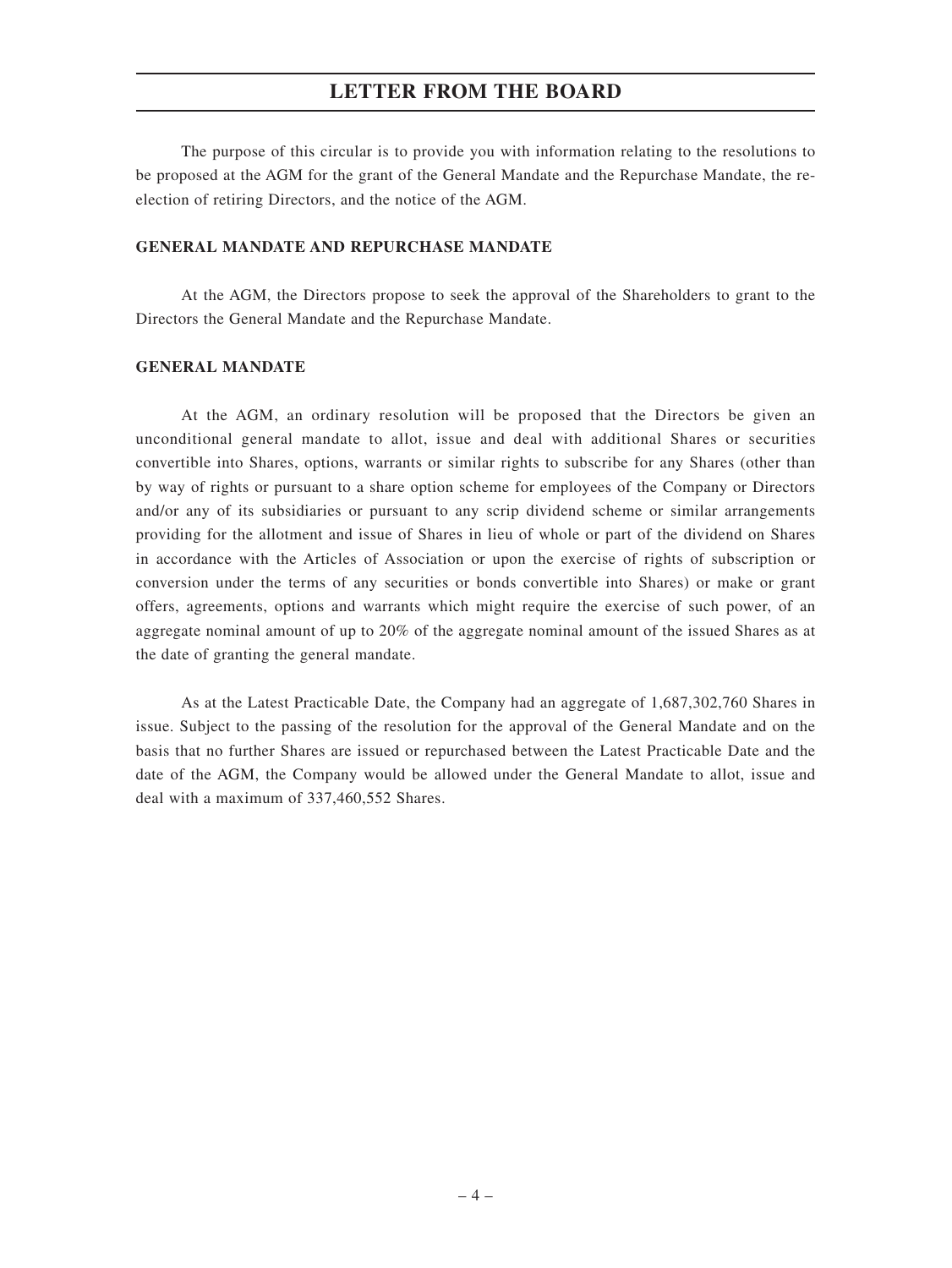### **REPURCHASE MANDATE**

At the AGM, an ordinary resolution will also be proposed that the Directors be given an unconditional general mandate to repurchase Shares on the Stock Exchange or any other stock exchange on which the Shares may be listed and recognised by the Securities and Futures Commission of Hong Kong and the Stock Exchange for such purpose, of an aggregate nominal amount of up to 10% of the aggregate nominal amount of the issued Shares as at the date of granting the repurchase mandate.

Subject to the passing of the resolution for the approval of the Repurchase Mandate and on the basis that no further Shares are issued or repurchased between the Latest Practicable Date and the date of the AGM, the Company would be allowed under the Repurchase Mandate to repurchase a maximum of 168,730,276 Shares, representing 10% of the number of the issued Shares as at the Latest Practicable Date.

The General Mandate and the Repurchase Mandate shall continue to be in force during the period from the date of passing of the resolutions for the approval of the General Mandate and the Repurchase Mandate up to (i) the conclusion of the next annual general meeting of the Company; (ii) the expiration of the period within which the next annual general meeting of the Company is required by the Articles of Association, the Companies Act, Cap. 22 (Law 3 of 1961, as consolidated and revised) or any applicable laws of the Cayman Islands to be held; or (iii) the revocation or variation of the General Mandate or the Repurchase Mandate (as the case may be) by ordinary resolution of the Shareholders in general meeting, whichever occurs first.

An explanatory statement in connection with the Repurchase Mandate is set out in Appendix I to this circular. The explanatory statement contains all the requisite information required under the Listing Rules to be given to the Shareholders to enable them to make an informed decision on whether to vote for or against the resolution approving the Repurchase Mandate.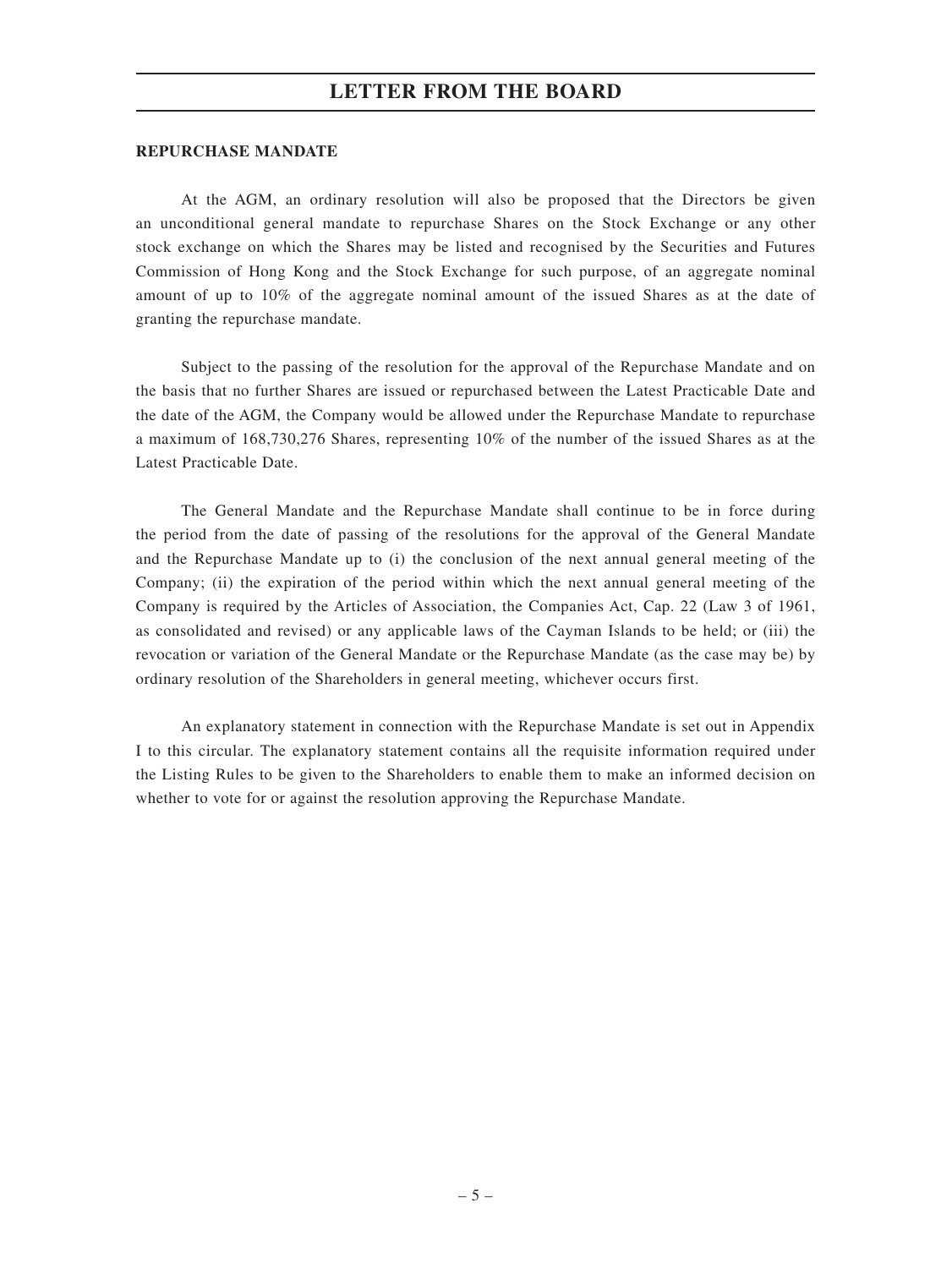### **RE-ELECTION OF RETIRING DIRECTORS**

According to article 84(1) of the Articles of Association and the Corporate Governance Code (the "**CG Code**") contained in Appendix 14 of the Listing Rules, every Director shall be subject to retirement by rotation at least once every three years. A retiring Director shall be eligible for reelection.

In accordance with article 84(1) of the Articles of Association and the CG Code, Mr. Wong Lik Ping, Mr. Qiao Weibing, Mr. Lai Ka Fai, Mr. Ho Hin Yip and Mr. U Keng Tin shall retire from office by rotation at the AGM. They, being eligible, have offered themselves for re-election as executive Directors or independent non-executive Directors at the AGM.

According to article 83(3) of the Articles of Association, all Directors appointed either to fill a casual vacancy or as an addition to the Board shall be subject to re-election by the Shareholders at the first general meeting after their appointment.

Mr. Lo Tsun Yu, who was appointed as independent non-executive Director on 17 March 2022, shall hold office only until the AGM in accordance with article 83(3) of the Articles of Association. Being eligible, Mr. Lo Tsun Yu will offer himself for re-election as independent nonexecutive Director.

According to code provision B.2.3 of the CG Code, if an independent non-executive Director serves more than nine years, such Director's further appointment should be subject to a separate resolution to be approved by Shareholders. Among the retiring Directors, Mr. Ho Hin Yip has acted as an independent non-executive Director for more than nine years, and Mr. U Keng Tin will act as an independent non-executive Director for more than nine years as at the date of the forthcoming AGM. As such, separate resolutions will be proposed at the AGM for re-election of each of Mr. Ho Hin Yip and Mr. U Keng Tin as the independent non-executive Director in accordance with code provision B.2.3 of the CG Code.

At the AGM, ordinary resolutions will be proposed to re-elect each of Mr. Wong Lik Ping, Mr. Qiao Weibing and Mr. Lai Ka Fai as executive Directors, Mr. Ho Hin Yip, Mr. U Keng Tin and Mr. Lo Tsun Yu as independent non-executive Directors.

Particulars relating to each of Mr. Wong Lik Ping, Mr. Qiao Weibing, Mr. Lai Ka Fai, Mr. Ho Hin Yip, Mr. U Keng Tin and Mr. Lo Tsun Yu are set out in Appendix II to this circular.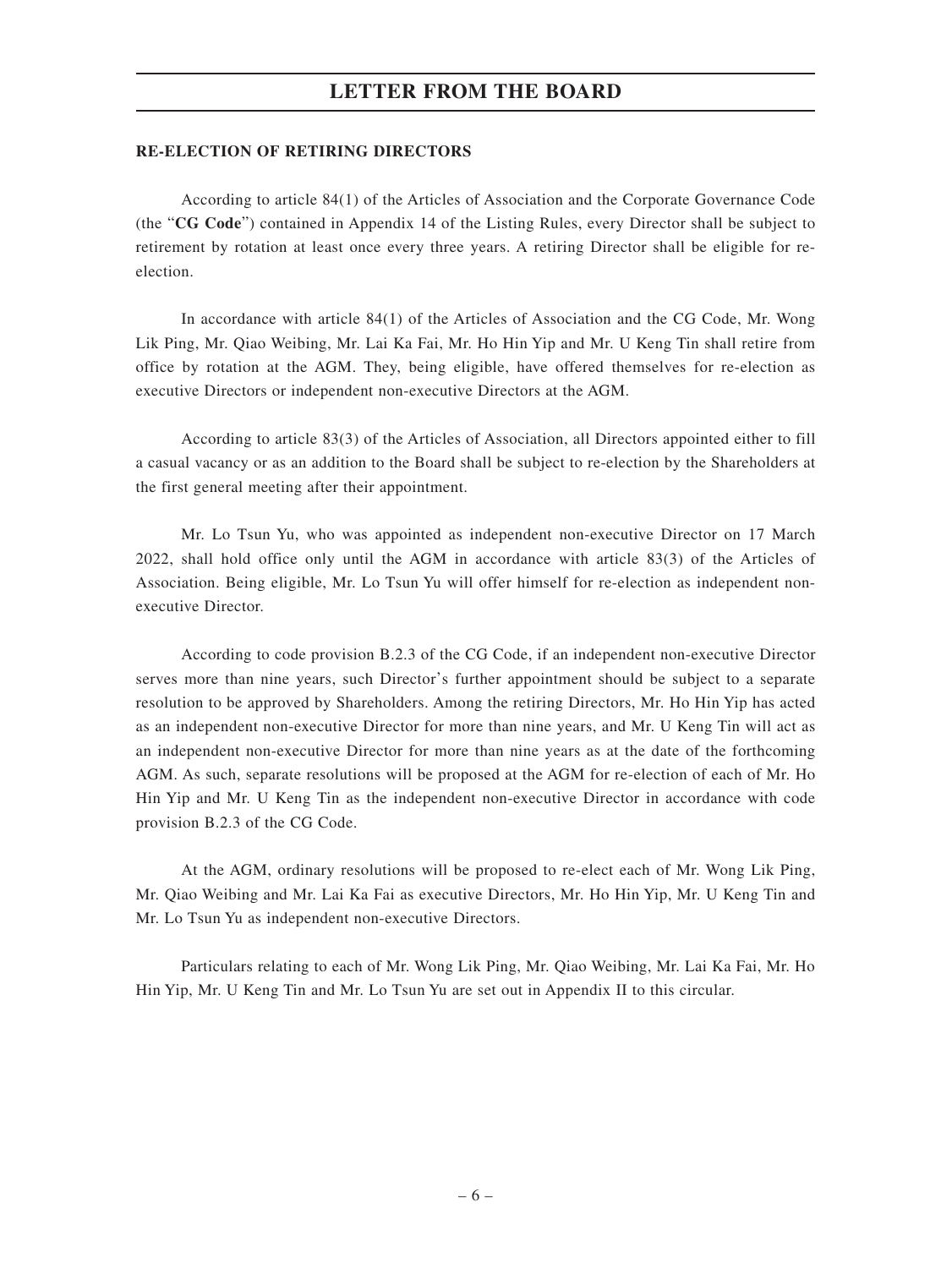### **ELECTION OF DIRECTORS OTHER THAN RETIRING DIRECTORS**

In accordance with Article 85 of the Articles of Association, no person, other than a retiring Director, shall, unless recommended by the Directors for election, be eligible for election as a Director at any general meeting unless a notice signed by a Shareholder (other than the person to be proposed) of the intention to propose that person for election as a Director and notice signed by that person of his willingness to be elected shall have been given to the Company during the period commencing no earlier than the day after the despatch of the notice of the general meeting appointed for such election and ending no later than seven days prior to the date of such general meeting.

Accordingly, if a Shareholder wishes to nominate a person who has not been recommended by the Directors to stand for election as a Director at the AGM, notice of his intention to propose such person for election as a Director and the notice executed by the nominee of his willingness to be elected must be validly served at the head office of the Company in Hong Kong at Room 2203, 22nd Floor, Kwan Chart Tower, 6 Tonnochy Road, Wanchai, Hong Kong on or before 2 June 2022.

If a valid notice from a Shareholder to propose a person to stand for election as a Director at the AGM is received after the printing of this circular, the Company will issue a supplementary circular to inform the Shareholders of the details of the additional candidate proposed.

### **AGM**

A notice convening the AGM to be held at Room 2203, 22nd Floor, Kwan Chart Tower, 6 Tonnochy Road, Wanchai, Hong Kong on Friday, 10 June 2022 at 11:00 a.m. is set out on pages 19 to 24 of this circular. Ordinary resolutions will be proposed at the AGM to approve, among other things, the grant of the General Mandate and the Repurchase Mandate and the re-election of retiring Directors.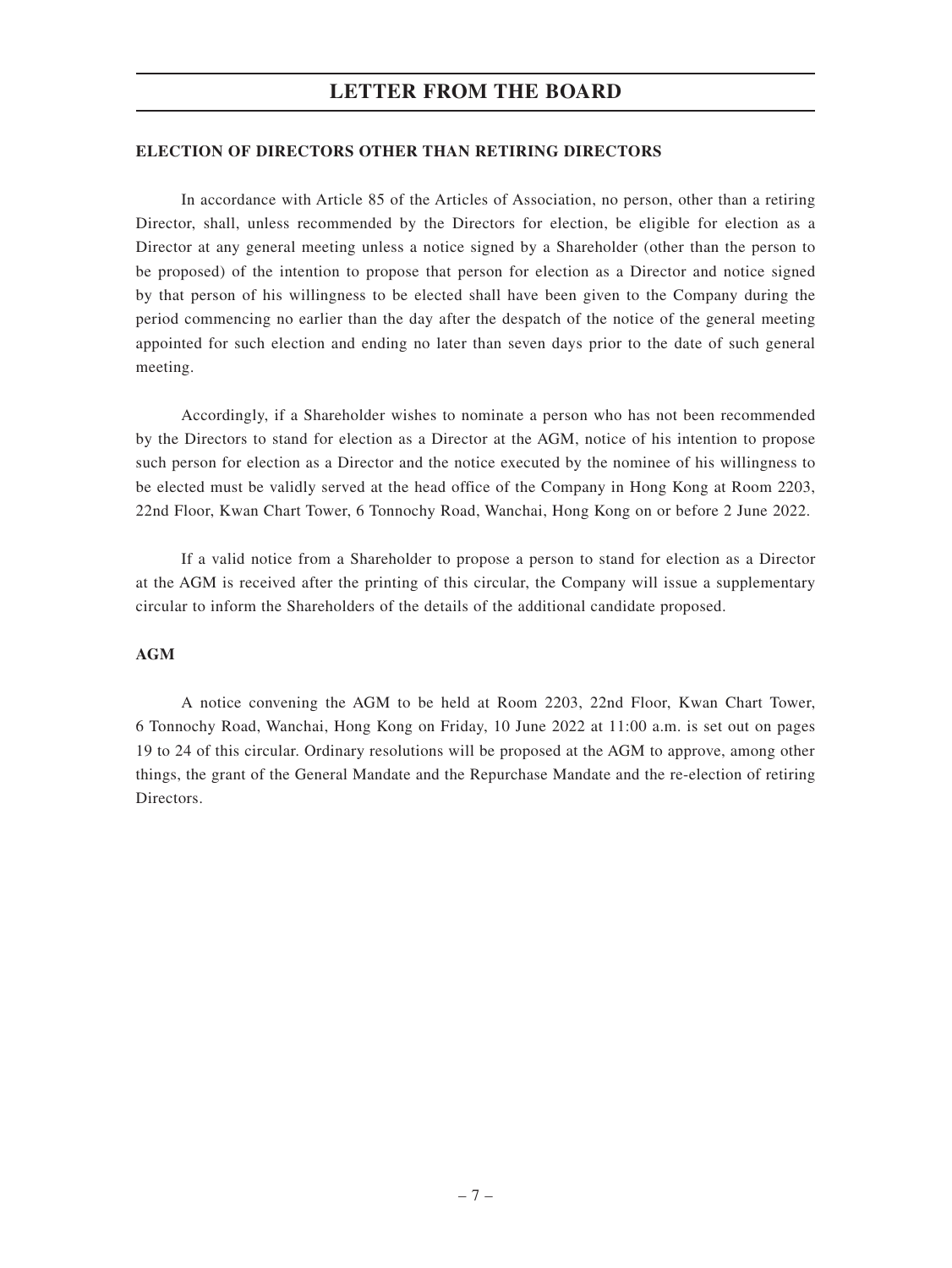A form of proxy for use at the AGM is enclosed with this circular and such form of proxy is also published at the website of the Stock Exchange at www.hkexnews.hk. Whether or not you are able to attend the AGM, you are requested to complete the accompanying form of proxy in accordance with the instructions printed thereon and deposit the same at the Company's branch share registrar in Hong Kong, Tricor Secretaries Limited at Level 54, Hopewell Centre, 183 Queen's Road East, Hong Kong as soon as possible and in any event not less than 48 hours before the time appointed for the holding of the AGM or any adjournment thereof. Completion and return of the form of proxy will not preclude you from attending and voting in person at the AGM or any adjournment thereof should you so wish.

### **RESPONSIBILITY STATEMENT**

This circular includes particulars given in compliance with the Listing Rules for the purpose of giving information with regard to the Group. The Directors collectively and individually accept full responsibility for the accuracy of the information contained in this circular and confirm, having made all reasonable enquiries, that to the best of their knowledge and belief, there are no other facts the omission of which would make any statement herein misleading.

### **CLOSURE OF REGISTER OF MEMBERS**

In order to determine the entitlement to attend and vote at the annual general meeting, the register of members of the Company will be closed from 6 June 2022 to 9 June 2022 (both days inclusive), during which period no transfer of shares can be registered. In order to qualify for attending and voting at the annual general meeting, all transfer of shares accompanied by the relevant share certificates must be lodged with the Company's Hong Kong branch share registrar, Tricor Secretaries Limited at Level 54, Hopewell Centre, 183 Queen's Road East, Hong Kong, for registration by not later than 4:30 p.m. on 2 June 2022.

### **RECOMMENDATION**

The Board considers the proposed grant of the General Mandate and the Repurchase Mandate and the proposed re-election of retiring Directors are in the interests of the Company and the Shareholders as a whole. Accordingly, the Board recommends the Shareholders to vote in favour of the relevant resolutions to be proposed at the AGM.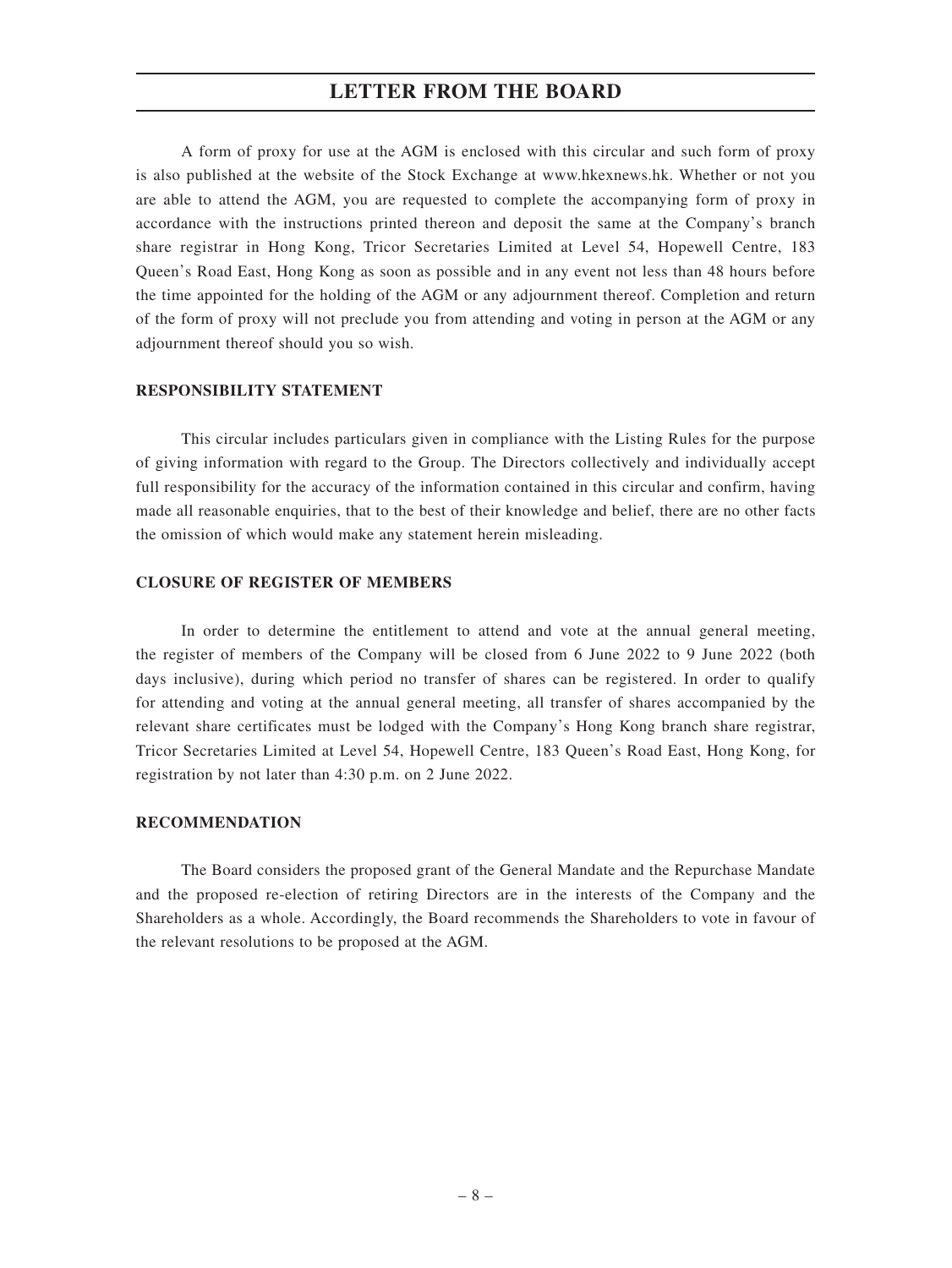### **FURTHER INFORMATION**

Your attention is also drawn to the additional information set out in the Appendices to this circular.

> Yours faithfully, For and on behalf of the Board of **China Ever Grand Financial Leasing Group Co., Ltd. Wong Lik Ping** Chairman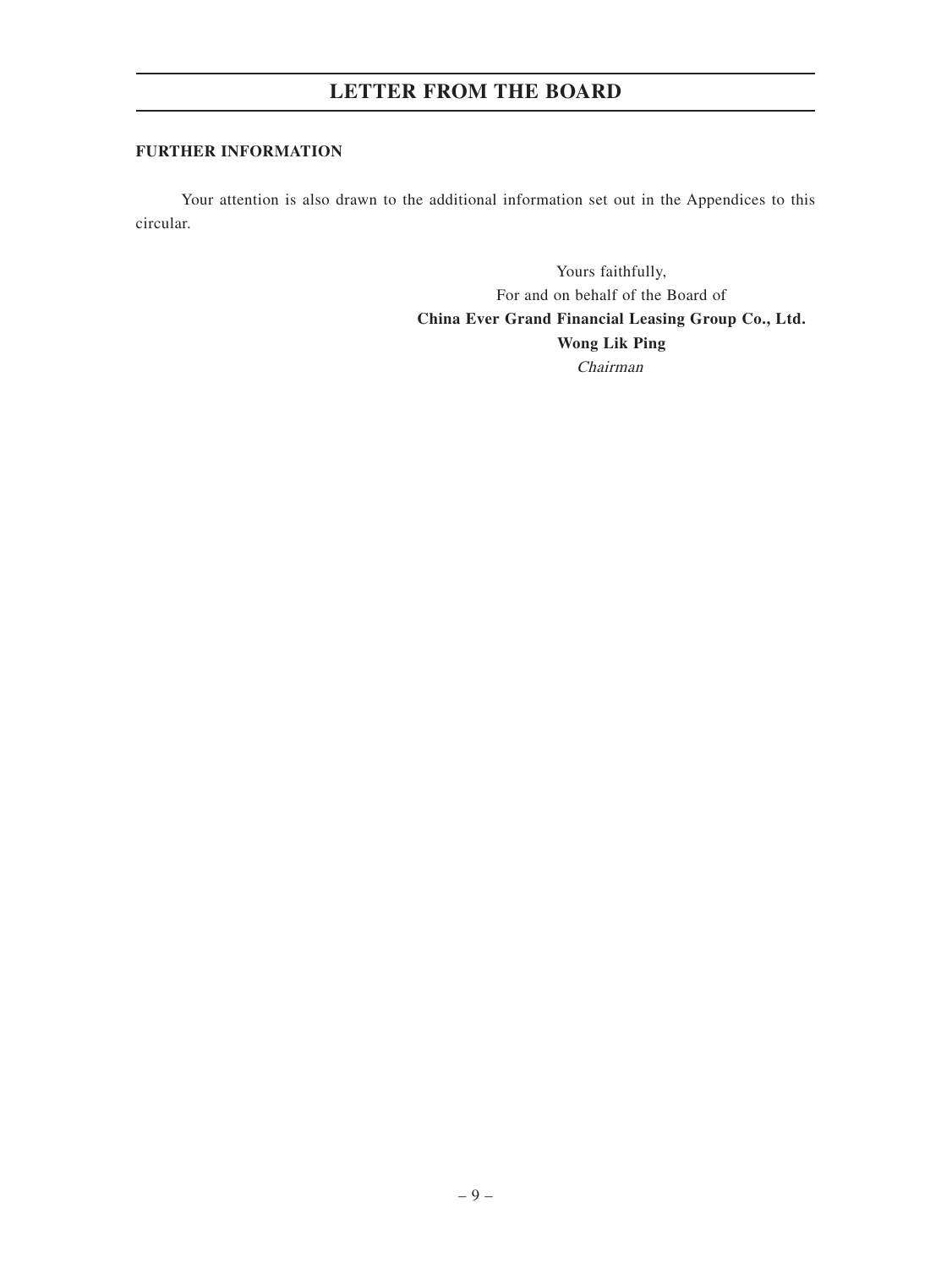This Appendix serves as an explanatory statement, as required by the Listing Rules, to provide requisite information to you for your consideration of the Repurchase Mandate.

### **1. REPURCHASE OF SECURITIES FROM CONNECTED PARTIES**

The Listing Rules prohibit a company from knowingly purchasing securities on the Stock Exchange from a "connected person", that is, a director, chief executive or substantial shareholder of the Company or any of its subsidiaries or their respective associates (as defined in the Listing Rules) and a connected person is prohibited from knowingly selling his/her/its securities to the Company.

No connected person of the Company has notified the Company that he/she/it has a present intention to sell any Shares to the Company nor has any such connected person undertaken not to sell any of the Shares held by him/her/it to the Company in the event that the Repurchase Mandate is passed.

### **2. SHARE CAPITAL**

As at the Latest Practicable Date, the issued share capital of the Company comprised 1,687,302,760 fully paid Shares.

Subject to the passing of the proposed resolution for the approval of the Repurchase Mandate and on the basis that no further Shares are issued or repurchased by the Company prior to the AGM, the Company will be allowed under the Repurchase Mandate to repurchase a maximum of 168,730,276 fully paid Shares, representing 10% of the issued share capital of the Company.

### **3. REASONS FOR THE REPURCHASE**

The Directors believe that the Repurchase Mandate is in the best interests of the Company and its shareholders as a whole. An exercise of the Repurchase Mandate may, depending on market conditions and funding arrangements at the time, lead to an enhancement of the net assets per Share and/or earnings per Share and will only be made when the Directors believe that a repurchase will benefit the Company and its shareholders as a whole.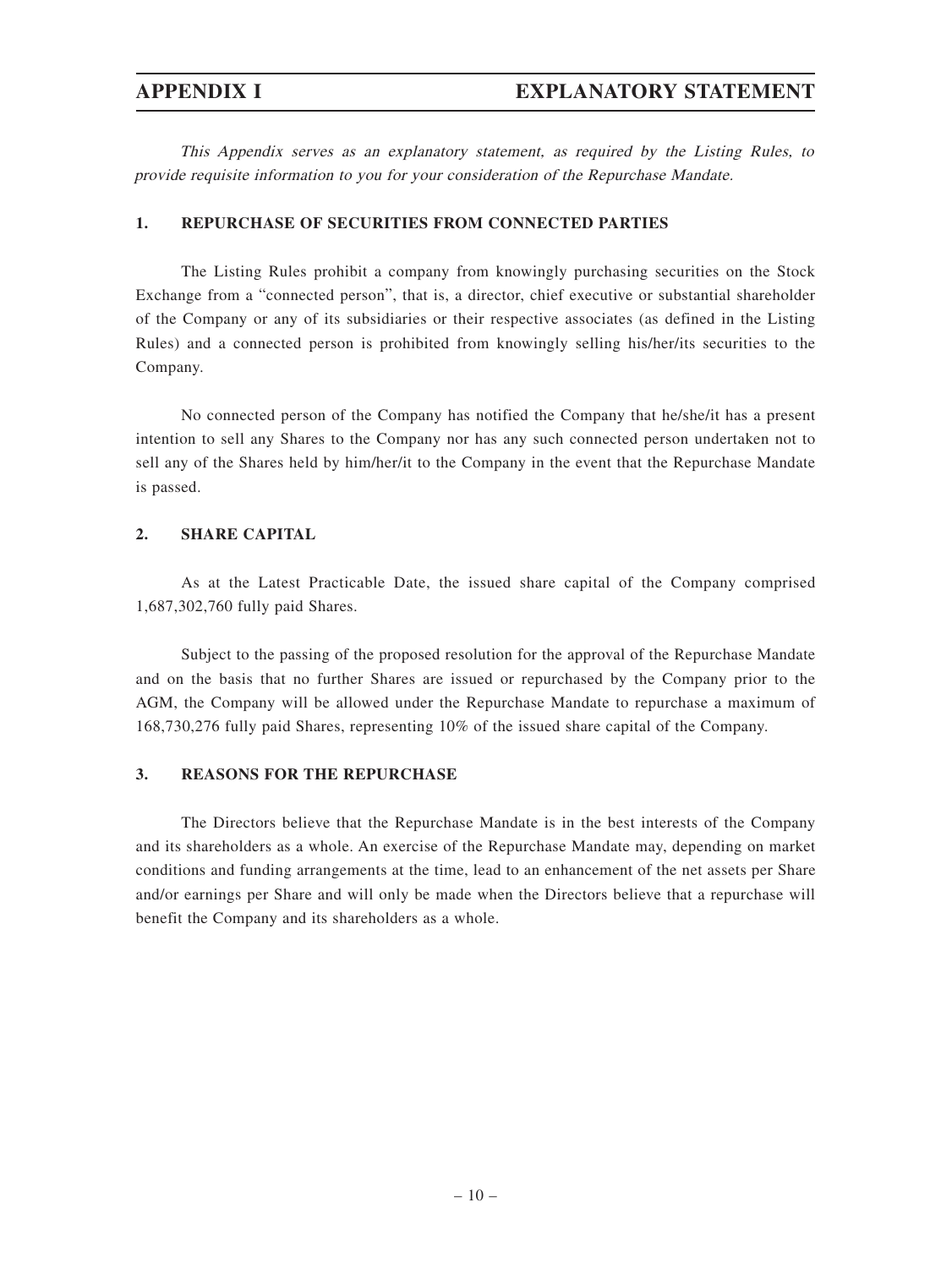### **4. FUNDING OF REPURCHASES**

Pursuant to the Repurchase Mandate, repurchases would be funded entirely from the Company's available cash flow or working capital facilities which will be funds legally available under the Cayman Islands law and the memorandum and Articles of Association of the Company for such purpose.

An exercise of the Repurchase Mandate in full may have a material adverse impact on the working capital and gearing position of the Company compared with that as at 31 December 2021, being the date of its latest published audited consolidated accounts. The Directors do not, however, intend to make any repurchase in circumstances that would have a material adverse impact on the working capital or gearing position of the Company.

### **5. SHARE PRICES**

The highest and lowest prices at which the Shares have traded on the Stock Exchange in each of the previous twelve calendar months immediately prior to the Latest Practicable Date were as follows:

|                                           | <b>Highest</b> | Lowest |
|-------------------------------------------|----------------|--------|
|                                           | HK\$           | HK\$   |
| 2021                                      |                |        |
| April                                     | 0.180          | 0.123  |
| May                                       | 0.198          | 0.135  |
| June                                      | 0.175          | 0.135  |
| July                                      | 0.155          | 0.135  |
| August                                    | 0.148          | 0.114  |
| September                                 | 0.149          | 0.092  |
| October                                   | 0.130          | 0.094  |
| November                                  | 0.120          | 0.100  |
| December                                  | 0.180          | 0.094  |
|                                           |                |        |
| 2022                                      |                |        |
| January                                   | 0.159          | 0.111  |
| February                                  | 0.160          | 0.140  |
| March                                     | 0.155          | 0.095  |
| April (up to the Latest Practicable Date) | 0.145          | 0.103  |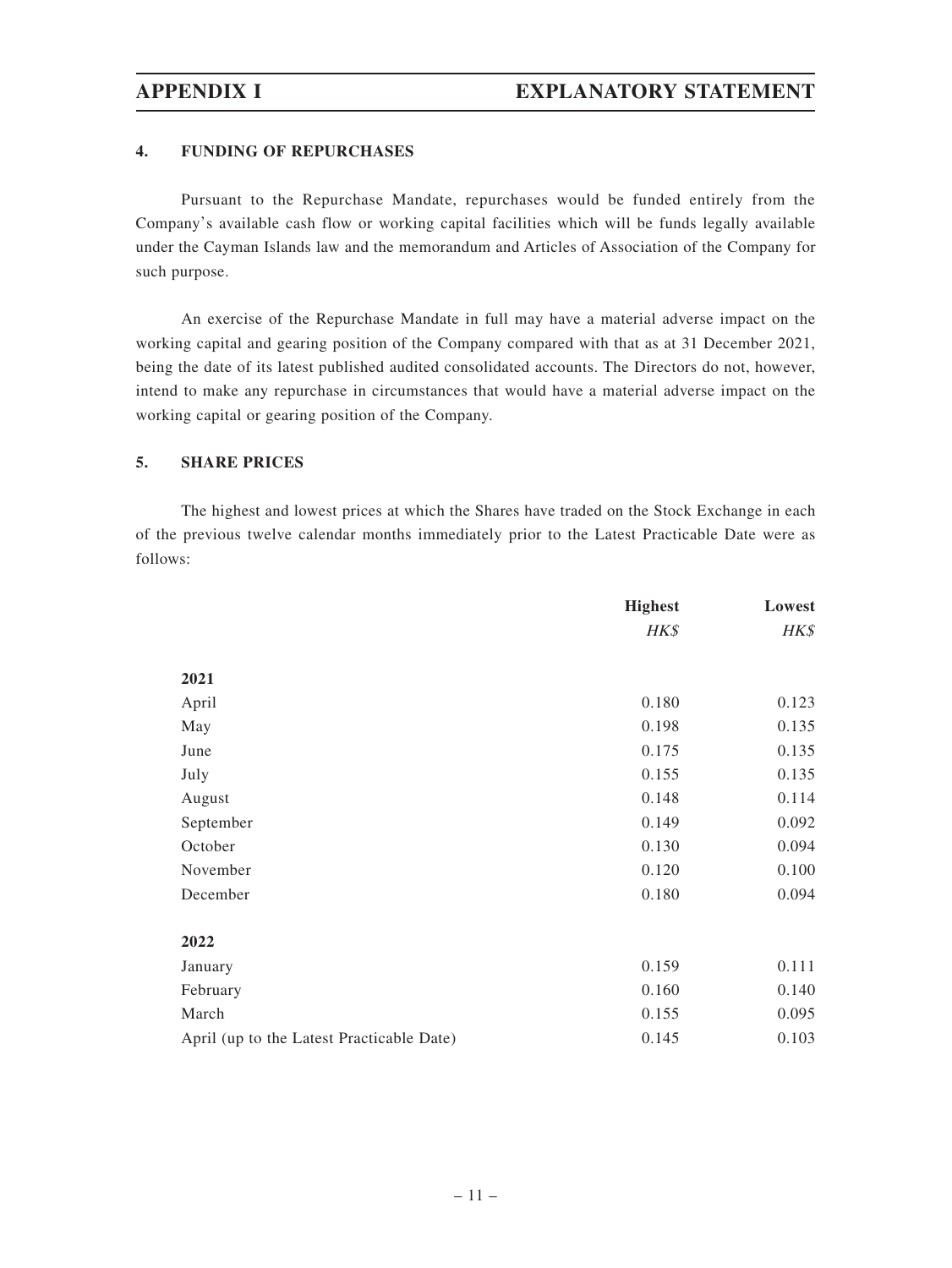### **6. DISCLOSURE OF INTERESTS AND MINIMUM PUBLIC HOLDING**

None of the Directors or, to the best of their knowledge having made all reasonable enquiries, their associates, have any present intention to sell to the Company or its subsidiaries any of the Shares in the Company if the Repurchase Mandate is approved at the AGM and exercised.

The Directors have undertaken to the Stock Exchange that, so far as the same may be applicable, they will exercise the powers of the Company to make repurchases pursuant to the Repurchase Mandate in accordance with the Listing Rules and applicable laws of the Cayman Islands.

If a shareholder 's proportionate interest in the voting rights of the Company increases on the Company exercising its powers to repurchase Shares pursuant to the Repurchase Mandate, such increase will be treated as an acquisition for the purposes of Rule 32 of the Takeovers Code. As a result, a shareholder or group of shareholders acting in concert could obtain or consolidate control of the Company and become obliged to make a mandatory offer in accordance with Rules 26 and 32 of the Takeovers Code.

As at the Latest Practicable Date, the Directors are not aware of any consequences which may arise under the Takeovers Code as a consequence of any purchases made under the Repurchases Mandate. The Directors have no intention to exercise the Repurchase Mandate which may result in possible mandatory offer under the Takeovers Code. Moreover, the Company would not repurchase Shares which would result in the amount of Shares held by the public being reduced to less than 25%.

### **7. SHARES REPURCHASE MADE BY THE COMPANY**

No repurchases of Shares have been made by the Company (whether on the Stock Exchange or otherwise) during the six months immediately prior to the Latest Practicable Date.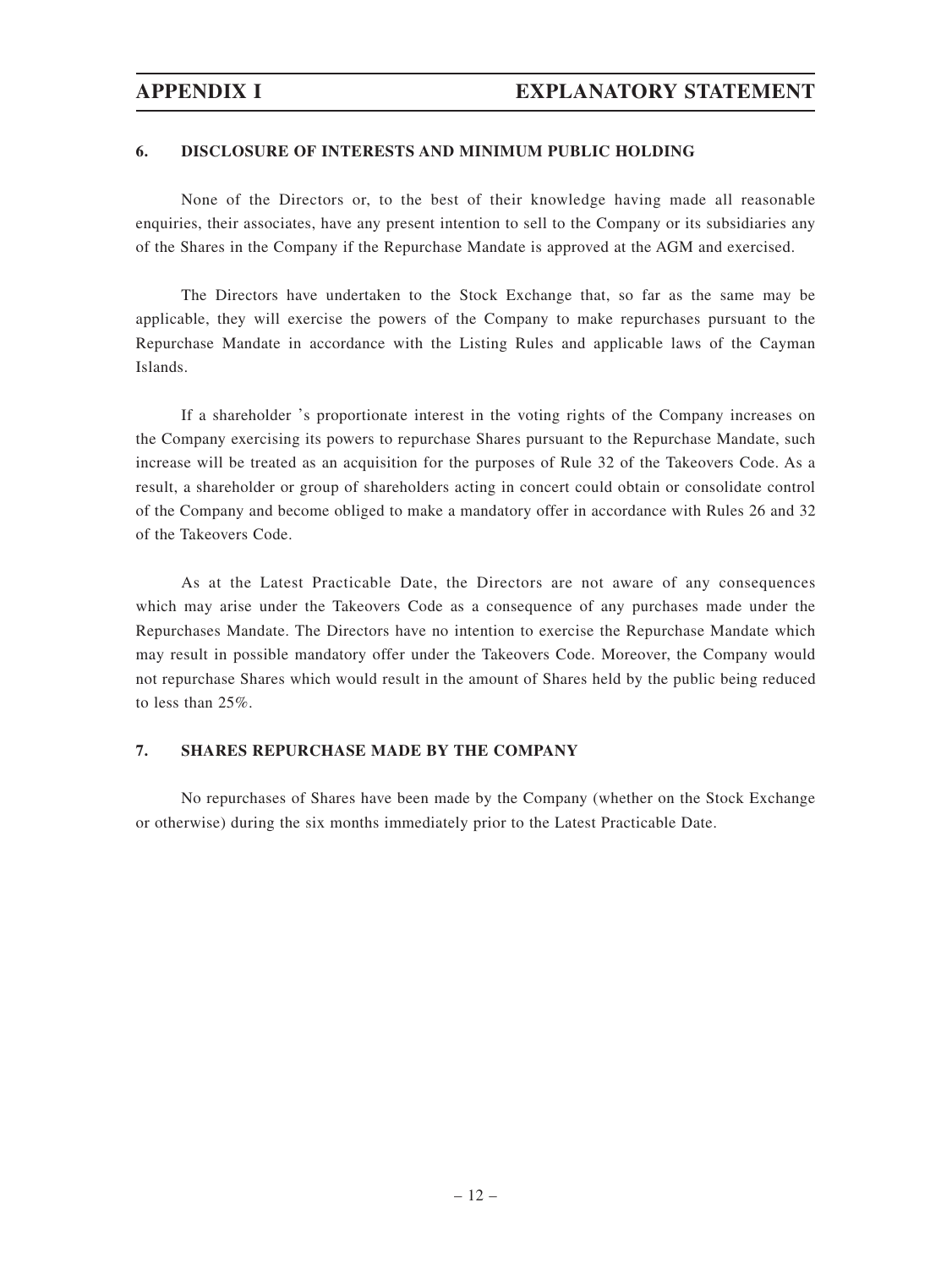The details of the Directors who will retire from office at the AGM and being eligible, will offer themselves for re-election at the AGM, are set out below:

### **(1) Mr. Wong Lik Ping**

Mr. Wong Lik Ping, aged 61, is the Chairman of the Group. He joined the Group in August 2012 and is responsible for overall leadership strategic planning, business development and Board issues of the Group. He was (i) an executive director and a vice-chairman of Shougang Fushan Resources Group Limited (stock code: 639) from March 2009 to December 2015 and (ii) an executive director and the chairman of Theme International Holdings Limited (stock code: 990) from November 2009 to January 2016, both companies listed on the Main Board of the Stock Exchange. He is a director and the sole shareholder of Worldkin Development Limited, a substantial shareholder of the Company within the meaning of Part XV of the Securities and Futures Ordinance ("**SFO**"), Mr. Wong is a member of the National Committee of the Chinese People's Political Consultative Conference. He has extensive experience in trading business, financial industry and investments in a wide range of businesses in the PRC. Save as disclosed above, Mr. Wong did not hold any directorship in any other listed companies in the last three years. Further, Mr. Wong does not have any relationship with other Directors, senior management or substantial shareholders or controlling shareholders of the Company.

Mr. Wong has no fixed term of service with the Company but will be subject to retirement by rotation and re-election in accordance with the Articles of Association. Mr. Wong is currently entitled to a remuneration of HK\$577,500 per month and a discretionary bonus, which are determined by reference to his level of responsibilities, remuneration policy of the Company and the prevailing market conditions. As at the Latest Practicable Date, Mr. Wong has personal interests of 46,600,000 Shares and corporate interests of 145,500,000 Shares through the holding of Worldkin Development Limited, representing approximately 11.39% in aggregate of the entire issued share capital of the Company. Save as disclosed above, Mr. Wong does not have, and is not deemed to have, any other interests or short positions in any shares, underlying shares or debentures of the Company within the meaning of Part XV of the SFO.

There is no information relating to Mr. Wong that is required to be disclosed pursuant to Rules 13.51(2)(h) to (v) of the Listing Rules.

Save as disclosed herein, there is no other matter that needs to be brought to the attention of the Shareholders and the Stock Exchange.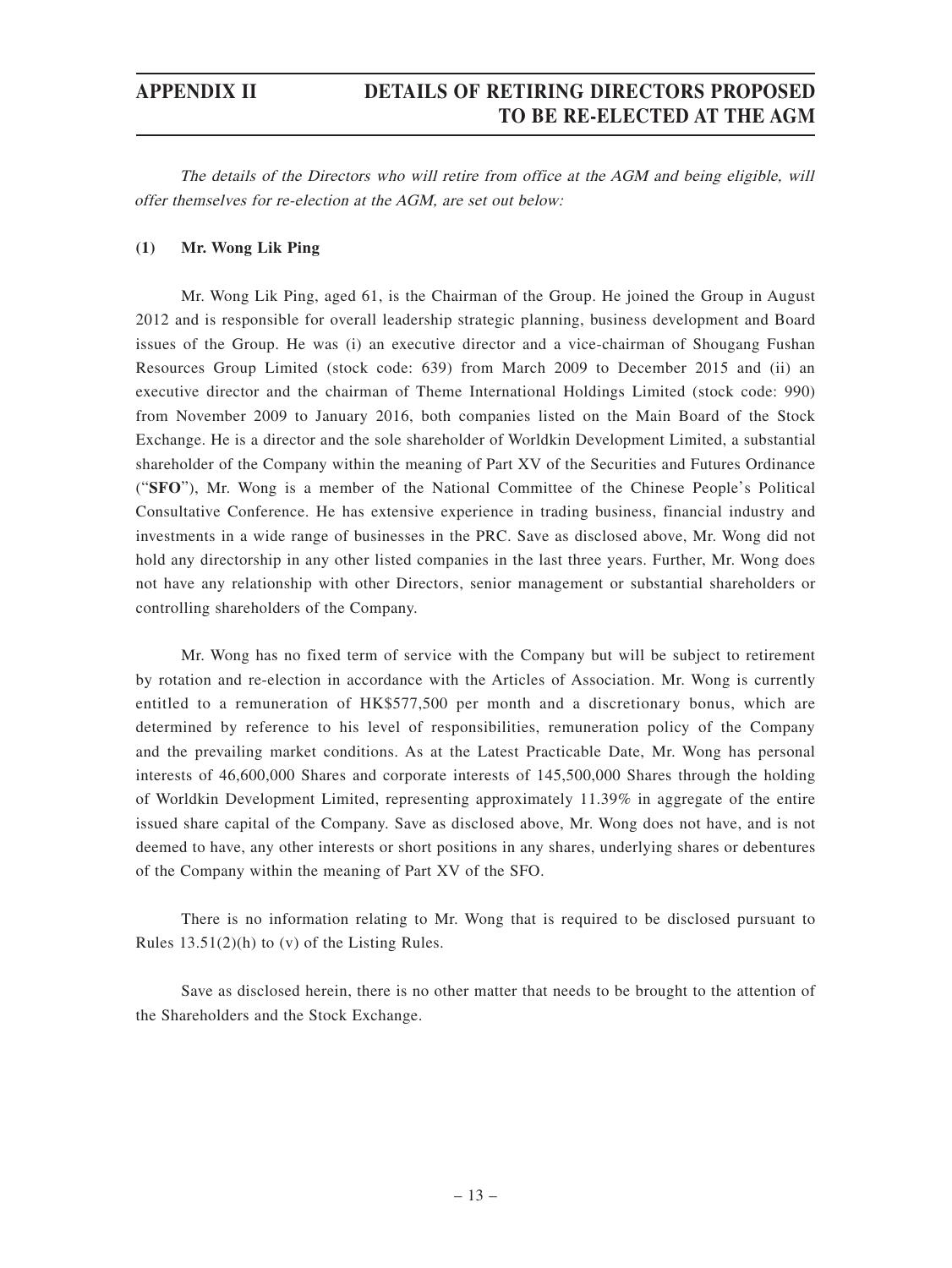### **(2) Mr. Qiao Weibing**

Mr. Qiao Weibing, aged 54, is an executive Director of the Company. He joined the Group in March 2016. He holds a bachelor degree from Shanxi University and a master degree in management engineering from China University of Mining and Technology. Mr. Qiao has over 20 years' working experience in the government regulatory authorities and financial institutions in the PRC. Mr. Qiao is currently the chief investment officer of the Company and the chairman and chief executive officer of Beijing Ever Grand International Finance Lease Co., Ltd., a subsidiary of the Company in the PRC. Save as disclosed above, Mr. Qiao did not hold any directorship in any other listed companies in the last three years. He does not have any relationship with other Directors, senior management or substantial shareholders or controlling shareholders of the Company.

Mr. Qiao has no fixed term of service with the Company but will be subject to retirement by rotation and re-election in accordance with the Articles of Association. Mr. Qiao is currently entitled to a remuneration of HK\$50,000 per month and a discretionary bonus which is determined by the Board with reference to his position, his level of responsibilities, remuneration policy of the Company and the prevailing market conditions. Save as disclosed above, Mr. Qiao does not have, and is not deemed to have, any other interests or short positions in any Share, underlying Share or debentures of the Company within the meaning of Part XV of the SFO.

There is no information relating to Mr. Qiao that is required to be disclosed pursuant to Rules 13.51(2)(h) to (v) of the Listing Rules.

Save as disclosed herein, there is no other matter that needs to be brought to the attention of the Shareholders and the Stock Exchange.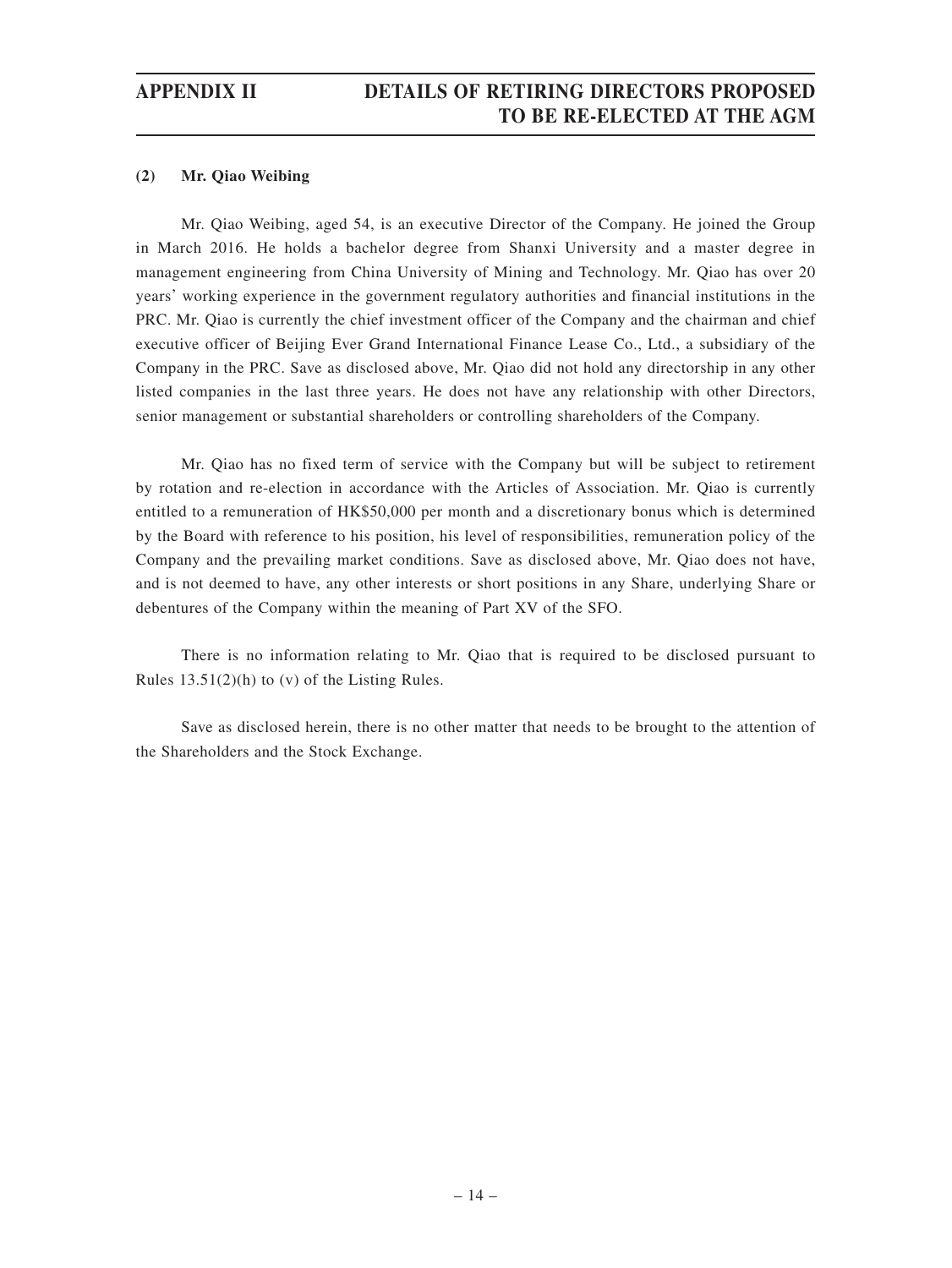### **(3) Mr. Lai Ka Fai**

Mr. Lai Ka Fai, aged 52, is an executive Director and chief executive officer of the Company. He joined the Group in June 2010 and was appointed as an executive director and chief executive officer of the Company in January 2012 and November 2017 respectively. Mr. Lai is responsible for the corporate governance, administration and new business development projects of the Group. He holds a Bachelor degree in Laws from The Manchester Metropolitan University in the United Kingdom, a Postgraduate Certificate in Laws from The University of Hong Kong and a Master degree of Business Administration from the University of Leicester in the United Kingdom. He is a solicitor of the High Court of the Hong Kong Special Administrative Region and has over 20 years of experience in the legal field. He had been working in companies listed on the Stock Exchange as legal consultant and company secretary and to assist the chairman and managing director in group management, strategic planning and market development. He currently holds directorship of certain subsidiaries of the Group. Save as disclosed above, Mr. Lai has not been a director in any other listed companies in the last three years. Further, Mr. Lai does not have any relationship with other Directors, senior management or substantial shareholders or controlling shareholders of the Company.

Mr. Lai has no fixed term of service with the Company but will be subject to retirement by rotation and re-election in accordance with the Articles of Association. Mr. Lai is entitled to a remuneration of HK\$192,500 per month and a discretionary bonus which is determined by the Board with reference to his position, his level of responsibilities, remuneration policy of the Company and the prevailing market conditions. Save as disclosed above, Mr. Lai does not have, and is not deemed to have, any other interests or short positions in any Share, underlying Share or debentures of the Company within the meaning of Part XV of the SFO.

There is no information relating to Mr. Lai that is required to be disclosed pursuant to Rules  $13.51(2)$ (h) to (v) of the Listing Rules.

Save as disclosed herein, there is no other matter that needs to be brought to the attention of the Shareholders and the Stock Exchange.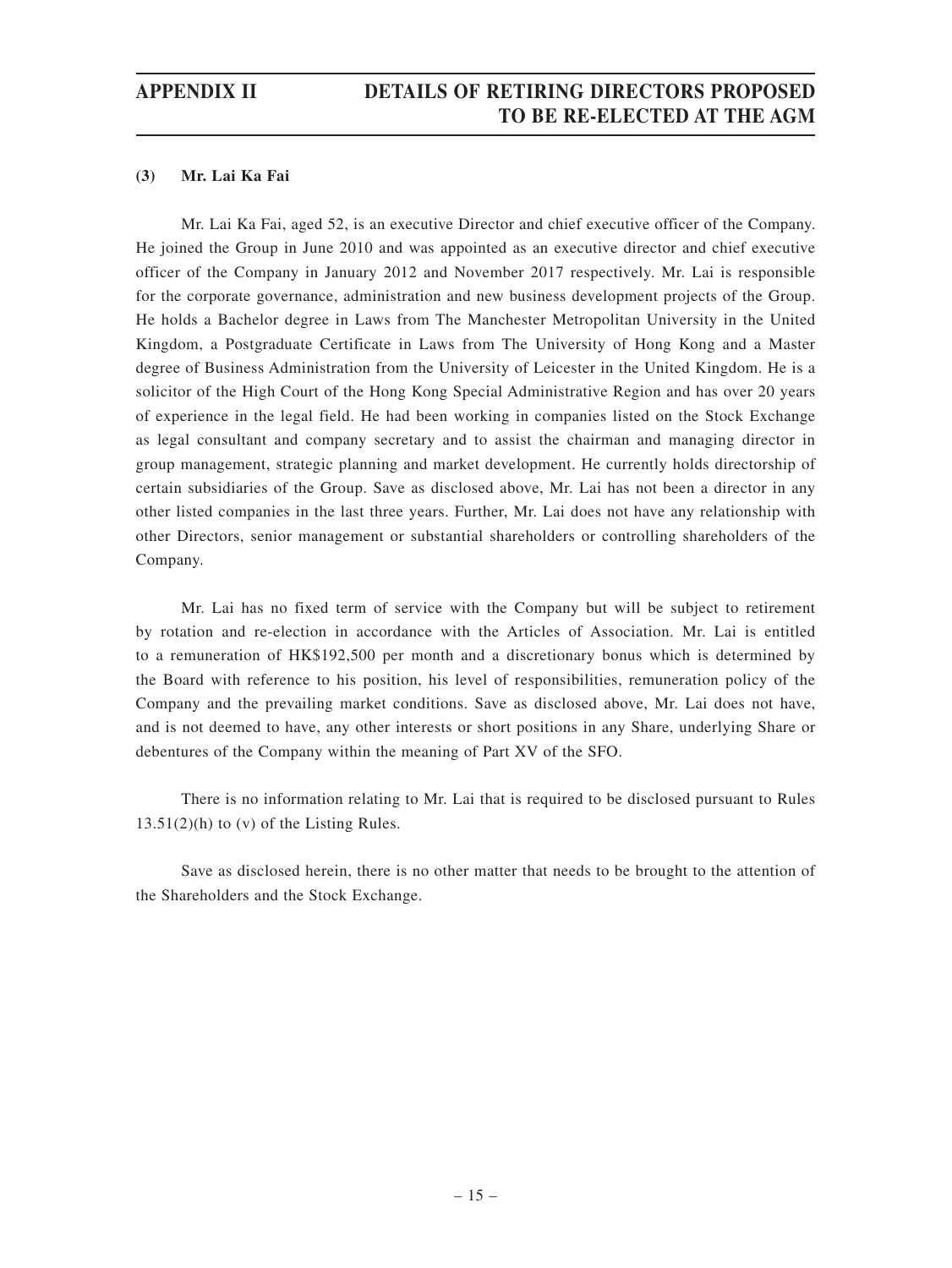### **(4) Mr. Ho Hin Yip**

Mr. Ho Hin Yip, aged 48, was appointed as an independent non-executive director of the Company in December 2012. He is presently the Financial Controller and Joint Company Secretary of a Singapore-listed China Shenshan Orchard Holdings Co. Ltd. (formerly known as Dukang Distillers Holdings Limited), where he is responsible for the finance and accounting functions, statutory compliance and corporate governance affairs. Mr. Ho has more than 22 years of financial and auditing experience. He is a fellow member of The Association of Chartered Certified Accountants and a practising member of the Hong Kong Institute of Certified Public Accountants. He also acts/has served as an independent non-executive director of each of Jiyi Household International Holdings Limited (stock code: 1495), Hope Life International Holdings Limited (stock code:1683) from August 2015 to February 2017 and from August 2018 to July 2019) and Xinhua News Media Holdings Limited (stock code: 309) (from December 2014 to 1 April 2020), all of which are companies listed on the Main Board of the Stock Exchange. Save as disclosed above, Mr. Ho did not hold any directorship in any other listed companies in the last three years. He does not have any relationship with other Directors, senior management or substantial shareholders or controlling shareholders of the Company.

Mr. Ho has entered into a service contract with the Company pursuant to which his term of appointment shall continue until 21 December 2022 subject to retirement by rotation and reelection in accordance with the Articles of Association. Mr. Ho is currently entitled to an annual director's fee of HK\$180,000 which was determined by reference to his qualification, remuneration benchmark in the industry and the prevailing market conditions. Save as disclosed above, Mr. Ho does not have, and is not deemed to have, any other interests or short positions in any Share, underlying shares or debentures of the Company within the meaning of Part XV of the SFO.

Mr. Ho has served as an independent non-executive Director of the Company for over nine years. The Board is of the view that Mr. Ho has thorough understanding of the Company's operations and business. Mr. Ho has actively and objectively contributed to advising the Board and the senior management, expressing objective views, and giving valuable independent guidance to the Company in his capacity as independent non-executive Director over the years. He is currently the chairman of the Audit and Remuneration Committees and a member of the Nomination Committee. Mr. Ho has been continuously demonstrating firm commitments to his role. Mr. Ho always places great importance on high standards of corporate governance. With his professional qualification as a certified public accountant of Hong Kong and his experience as independent nonexecutive directors in other listed companies in Hong Kong, Mr. Ho is able to provide valuable and useful advices and guidance to the Company in areas such as accounting standards and issues and financial due diligence. Mr. Ho has never been engaged in any executive management of the Group and did not participate in the management of the Group. The Board has received from Mr. Ho a confirmation of independence according to Rule 3.13 of the Listing Rules. The Board, with the recommendation of the Nomination Committee, considers Mr. Ho satisfies the independence criteria under Rule 3.13 of the Listing Rules. Taking into consideration of the above and the independent natures of Mr. Ho's role and duties in the past years, the Board, considers that the long service of Mr. Ho would not diminish his independence and affect his exercise of independent judgment and his continuous tenure brings considerable benefits and stability to the management and operation of the Group, and therefore considers Mr. Ho to be independent and recommends Mr. Ho to be reelected.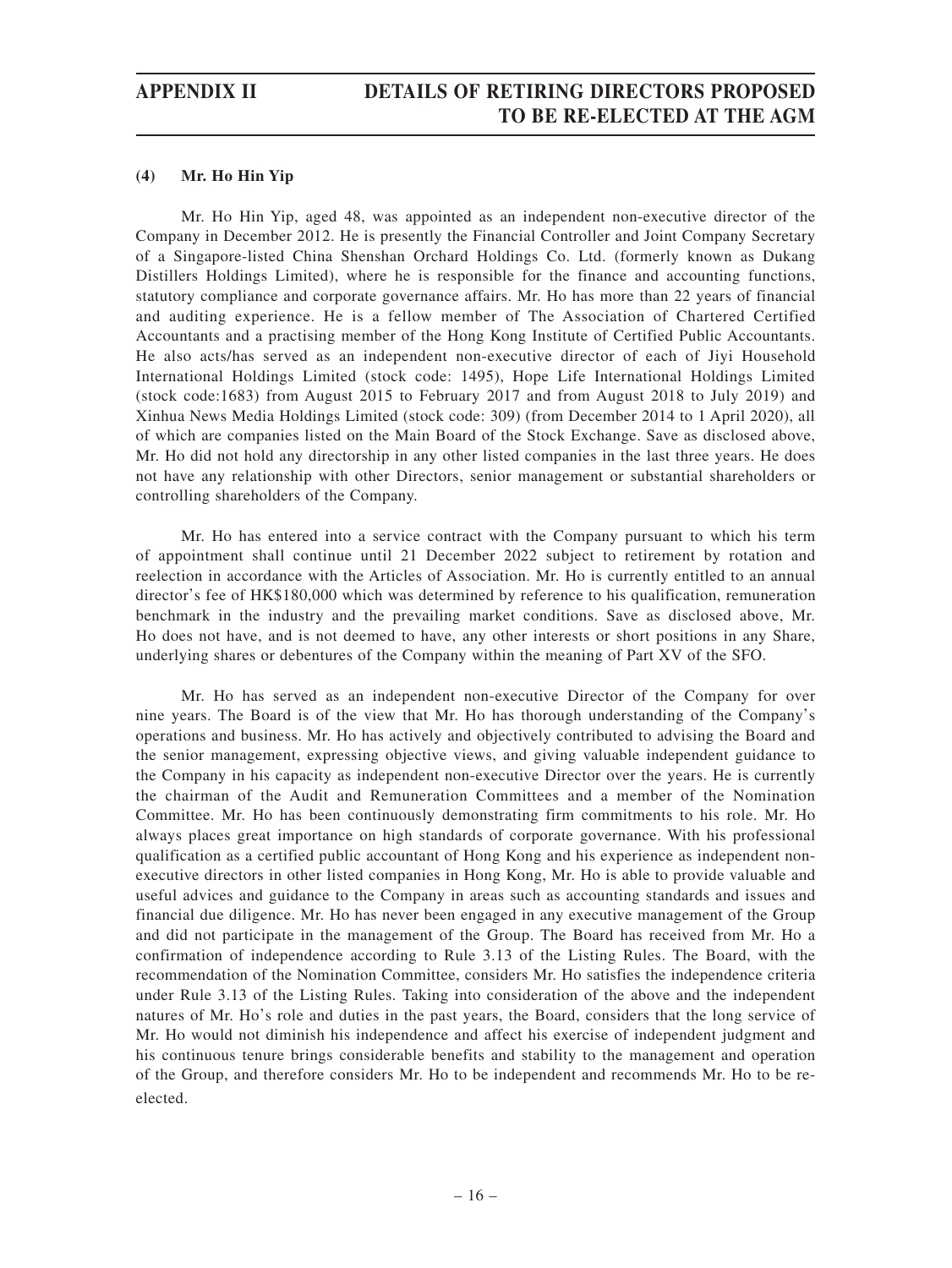There is no information relating to Mr. Ho that is required to be disclosed pursuant to Rules  $13.51(2)$ (h) to (v) of the Listing Rules.

Save as disclosed herein, there is no other matter that needs to be brought to the attention of the Shareholders and the Stock Exchange.

### **(5) Mr. U Keng Tin**

Mr. U Keng Tin, aged 71, was appointed as an independent non-executive director of the Company in May 2013. He holds the Bachelor's degree of Arts from York University, Canada and Master's degree of Arts in International Economics from University of San Francisco, USA. He is presently a director of an estate management company, Full Fill Services Co., Limited. He has also acted as a non-executive director of Noble Engineering Group Holdings Limited (stock code: 8445) from September 2020 to June 2021. Mr. U has over 30 years of experience in the securities industry. Save as disclosed above, Mr. U has not been a director in any other listed companies in the last three years. Mr. U does not have any relationship with any other Directors, senior management, substantial Shareholders or controlling Shareholders of the Company.

Mr. U has entered into a service contract with the Company pursuant to which his term of appointment shall continue until 10 May 2023 subject to retirement by rotation and re-election in accordance with the Articles of Association. Mr. U is currently entitled to an annual director 's fee of HK\$180,000 which was determined by reference to his qualification, remuneration benchmark in the industry and the prevailing market conditions. Save as disclosed above, Mr. U does not have, and is not deemed to have, any other interests or short positions in any Share, underlying shares or debentures of the Company within the meaning of Part XV of the SFO.

Mr. U will serve as an independent non-executive Director of the Company for over nine years as at the date of the forthcoming AGM. He is currently a member of the Audit Committee of the Company. The Board is of the view that the contributions of Mr. U to the development of the Company's strategies and policies through his independent and constructive advices are substantial. With Mr. U's over 30 years of experience in securities industry, the Group benefits from his skills, financial management expertise as well as from his regular attendance, active participation and professional advices at meetings. Mr. U has never been engaged in any executive management of the Group and did not participate in the management of the Group. The Board has received from Mr. U a confirmation of independence according to Rule 3.13 of the Listing Rules. The Board, with the recommendation of the Nomination Committee, considers Mr. U satisfies the independence criteria under Rule 3.13 of the Listing Rules. Taking into consideration of the above and the independent natures of Mr. U's role and duties in the past years, the Board considers that the long service of Mr. U would not diminish his independence and affect his exercise of independent judgment and his continuous tenure brings considerable benefits and stability to the management and operation of the Group, and therefore considers Mr. U to be independent and recommends Mr. U to be re-elected.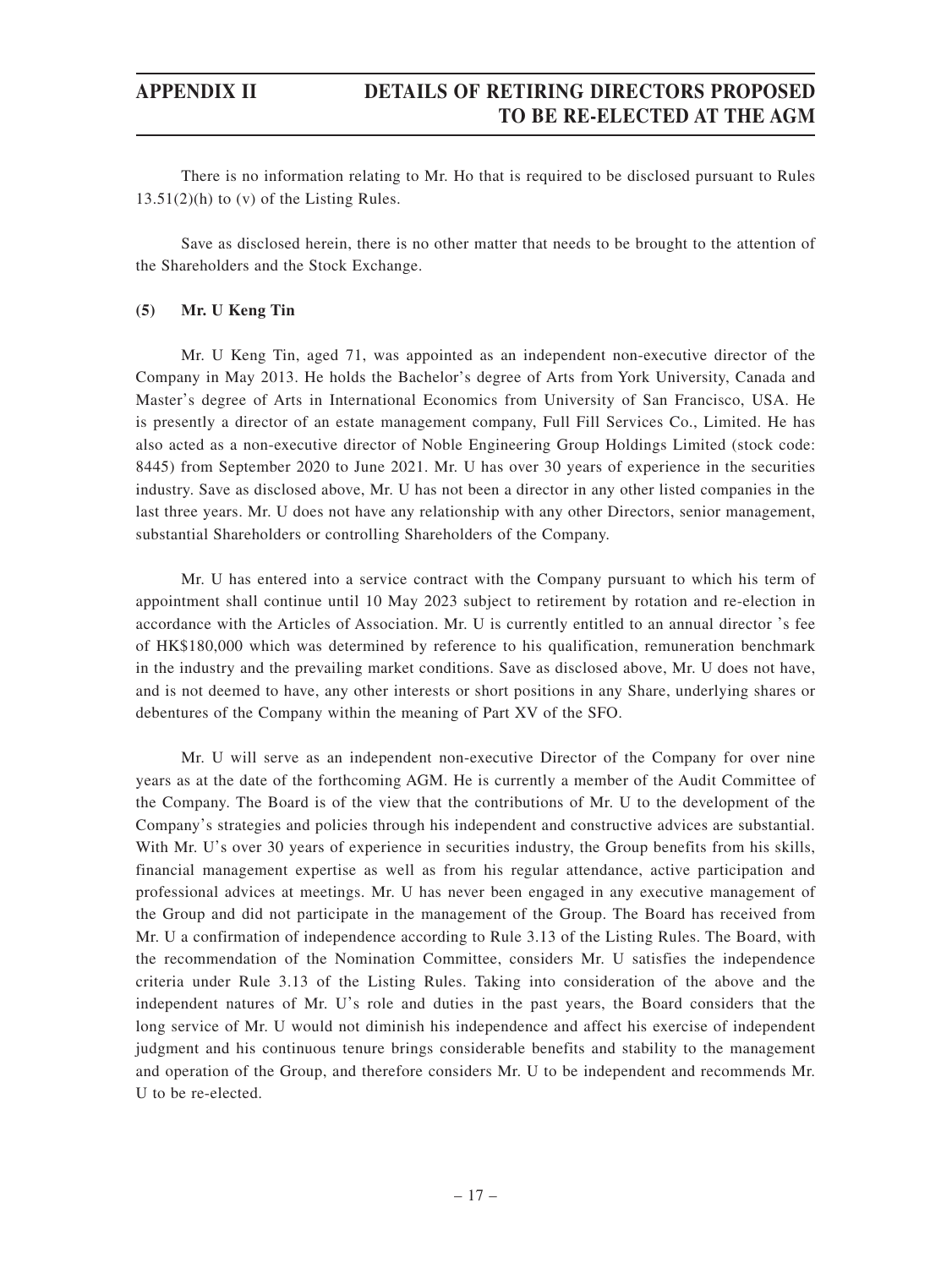There is no information relating to Mr. U that is required to be disclosed pursuant to Rules  $13.51(2)$ (h) to (v) of the Listing Rules.

Save as disclosed herein, there is no other matter that needs to be brought to the attention of the Shareholders and the Stock Exchange.

The Board considers that Mr. U is independent as he has satisfied with the requirements for independence as set out in Rule 3.13 of the Listing Rules, and he will bring valuable contributions to the Board with his experience and professional qualifications.

### **(6) Mr. Lo Tsun Yu**

Mr. Lo Tsun Yu, aged 37, has been appointed as an independent non-executive director of the Company on 17 March 2022. Mr. Lo obtained his Bachelor of Arts degree in Economics from the University of Toronto in 2007 and subsequently a Juris Doctor degree from the Chinese University of Hong Kong in 2011. Mr. Lo is currently a practising solicitor at Messrs. P. C. Woo & Co., a firm of solicitors and notaries in Hong Kong. Mr. Lo specializes in corporate finance work including initial public offerings, mergers and acquisitions and regulatory compliance. Mr. Lo was admitted as a solicitor in Hong Kong in August 2014. Save as disclosed above, Mr. Lo has not been a director in any other listed companies in the last three years. Further, Mr. Lo does not have any relationship with any other Directors, senior management, substantial shareholders or controlling shareholders of the Company.

Mr. Lo has entered into a service contract with the Company pursuant to which his term of appointment shall continue until 16 March 2023 subject to retirement by rotation and re-election in accordance with the Articles of Association. Mr. Lo is currently entitled to an annual director's fee of HK\$180,000 which was determined by reference to his qualification, remuneration benchmark in the industry and the prevailing market conditions. Save as disclosed above, Mr. Lo does not have, and is not deemed to have, any other interests or short positions in any Share, underlying shares or debentures of the Company within the meaning of Part XV of the SFO.

There is no information relating to Mr. Lo that is required to be disclosed pursuant to Rules  $13.51(2)(h)$  to (v) of the Listing Rules.

Save as disclosed herein, there is no other matter that needs to be brought to the attention of the Shareholders and the Stock Exchange.

The Board considers that Mr. Lo is independent as he has satisfied with the requirements for independence as set out in Rule 3.13 of the Listing Rules, and he will bring valuable contributions to the Board with his experience and professional qualifications.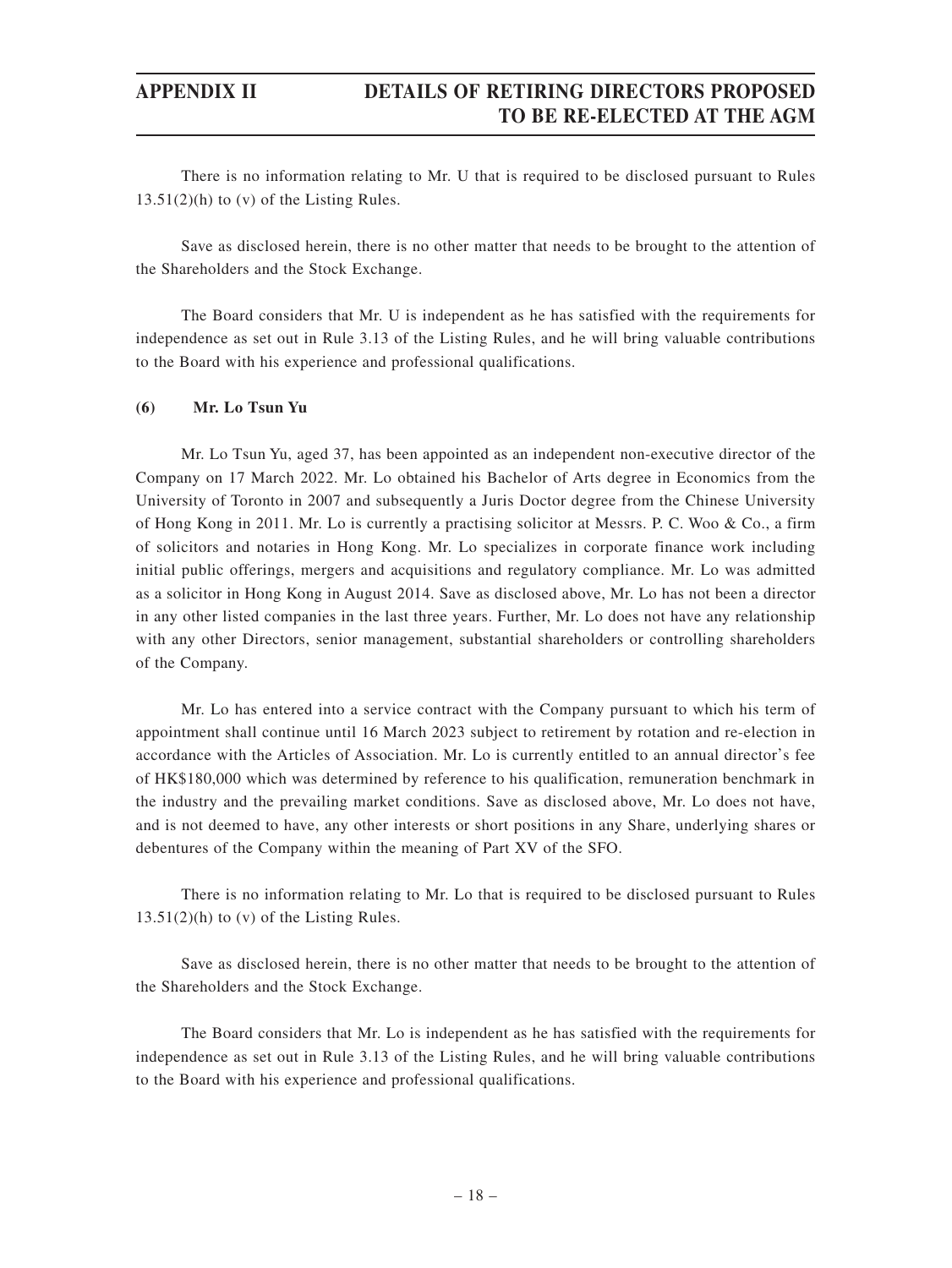

(Incorporated in the Cayman Islands with limited liability) **(Stock Code: 379)**

## **NOTICE OF ANNUAL GENERAL MEETING**

**NOTICE IS HEREBY GIVEN** that an annual general meeting ("**AGM**") of China Ever Grand Financial Leasing Group Co., Ltd. (the "**Company**") will be held at Room 2203, 22/F., Kwan Chart Tower, 6 Tonnochy Road, Wanchai, Hong Kong on Friday, 10 June 2022 at 11:00 a.m. for the following purposes:

- 1. To receive and adopt the audited consolidated financial statements and the reports of the directors and auditor for the year ended 31 December 2021.
- 2. (a) To re-elect Mr. Wong Lik Ping as an executive director;
	- (b) To re-elect Mr. Qiao Weibing as an executive director;
	- (c) To re-elect Mr. Lai Ka Fai as an executive director;
	- (d) To re-elect Mr. Ho Hin Yip as an independent non-executive director;
	- (e) To re-elect Mr. U Keng Tin as an independent non-executive director;
	- (f) To re-elect Mr. Lo Tsun Yu as an independent non-executive director; and
	- (g) To authorise the board of directors of the Company to fix the directors' remuneration.
- 3. To re-appoint BDO Limited as the auditor of the Company and to authorise the board of directors of the Company to fix their remuneration.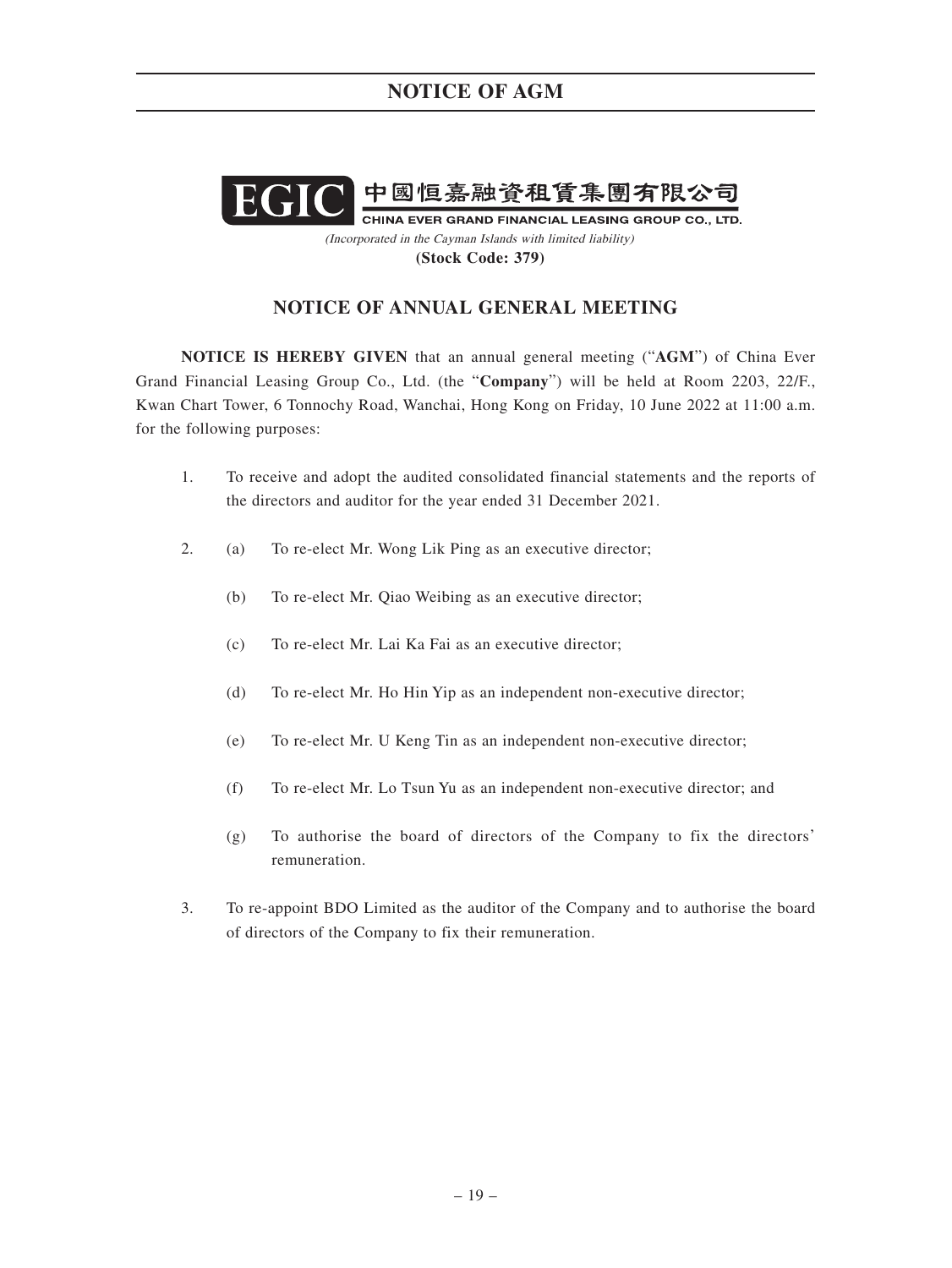4. To, as special business, consider and, if thought fit, passing the following resolution as an ordinary resolution:

### "**THAT**:

- (a) subject to paragraph (c) below, pursuant to the Rules (the "**Listing Rules**") Governing the Listing of Securities on The Stock Exchange of Hong Kong Limited (the "**Stock Exchange**"), the exercise by the directors of the Company during the Relevant Period of all the powers of the Company to allot, issue and deal with additional shares of the Company (the "**Shares**") and to make or grant offers, agreements and options, including warrants to subscribe for Shares, which might require the exercise of such powers be and the same is hereby generally and unconditionally approved;
- (b) the approval in paragraph (a) above shall authorise the directors of the Company during the Relevant Period to make or grant offers, agreements and options which might require the exercise of such powers after the end of the Relevant Period;
- (c) the aggregate nominal amount of share capital allotted or agreed conditionally or unconditionally to be allotted (whether pursuant to options or otherwise) by the directors of the Company pursuant to the approval in paragraph (a) above, otherwise than pursuant to (i) a Rights Issue; or (ii) the exercise of any options granted under the share option scheme of the Company; or (iii) any scrip dividend or similar arrangements providing for the allotment and issue of Shares in lieu of the whole or part of a dividend on Shares in accordance with the Articles of Association of the Company in force from time to time; or (iv) any issue of Shares upon the exercise of rights of subscription or conversion under the terms of any warrants of the Company or any securities which are convertible into Shares, shall not exceed the aggregate of:
	- (aa) 20 per cent. of the aggregate nominal amount of the share capital of the Company in issue on the date of the passing of this resolution; and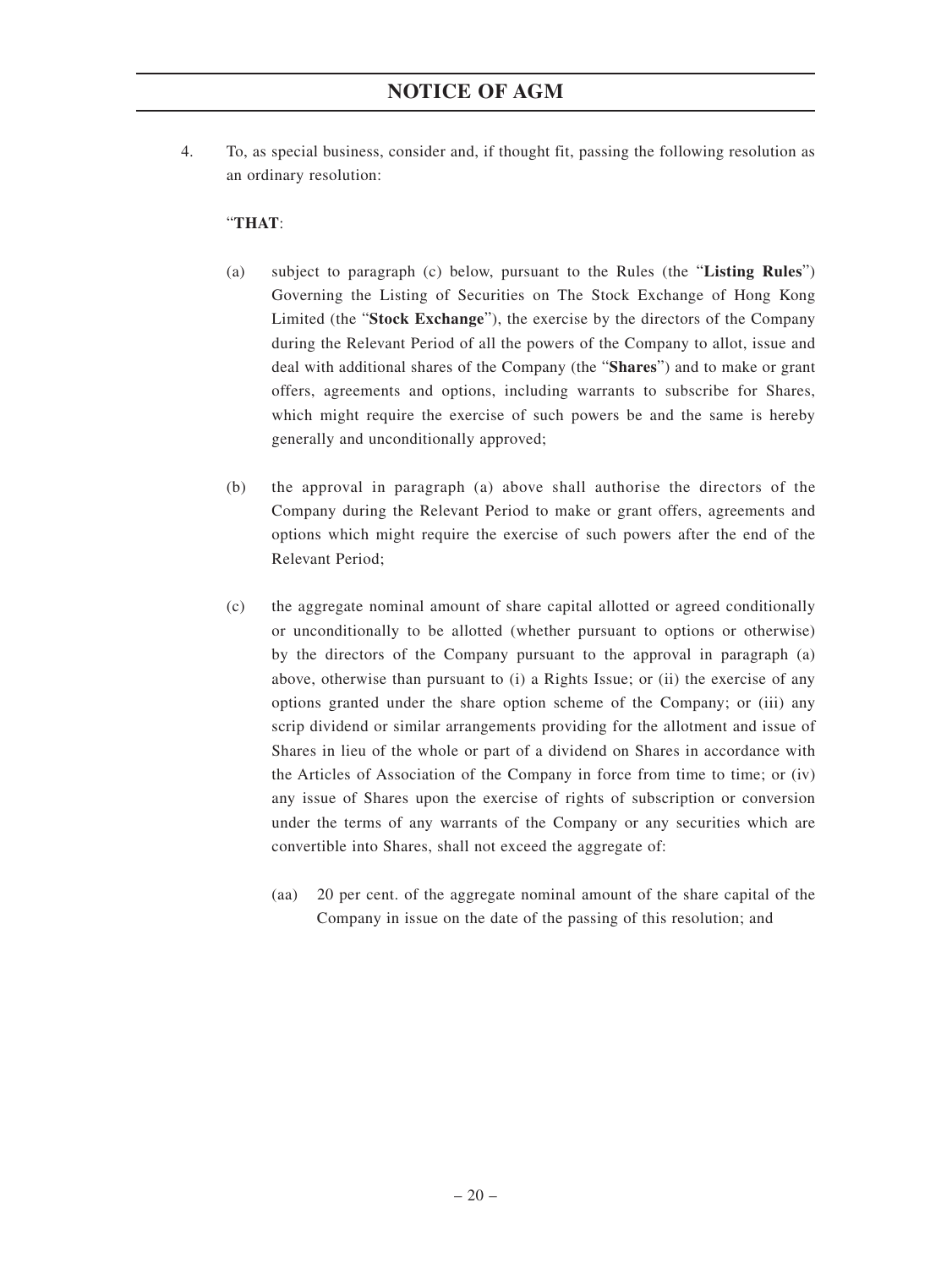(bb) (if the directors of the Company are so authorised by a separate ordinary resolution of the shareholders of the Company) the nominal amount of any share capital of the Company repurchased by the Company subsequent to the passing of this resolution (up to a maximum equivalent to 10 per cent. of the aggregate nominal amount of the share capital of the Company in issue on the date of the passing of the resolution no. 5),

and the authority pursuant to paragraph (a) of this resolution shall be limited accordingly; and

- (d) for the purposes of this resolution, "**Relevant Period**" means the period from the date of the passing of this resolution until whichever is the earliest of:
	- (i) the conclusion of the next annual general meeting of the Company;
	- (ii) the expiration of the period within which the next annual general meeting of the Company is required by the Articles of Association of the Company, the Companies Act, Cap. 22 (Law 3 of 1961, as consolidated and revised) of the Cayman Islands (the "**Companies Act**") or any other applicable law of Cayman Islands to be held; and
	- (iii) the passing of an ordinary resolution by the shareholders of the Company in general meeting revoking or varying the authority given to the directors of the Company by this resolution;

"**Rights Issue**" means an offer of Shares, or offer or issue of warrants, options or other securities giving rights to subscribe for Shares open for a period fixed by the directors of the Company to holders of Shares on the register on a fixed record date in proportion to their then holdings of Shares (subject to such exclusion or other arrangements as the directors of the Company may deem necessary or expedient in relation to fractional entitlements, or having regard to any restrictions or obligations under the laws of, or the requirements of, or the expense or delay which may be involved in determining the existence or extent of any restrictions or obligations under the laws of, or the requirements of, any jurisdiction outside Hong Kong or any recognised regulatory body or any stock exchange outside Hong Kong)."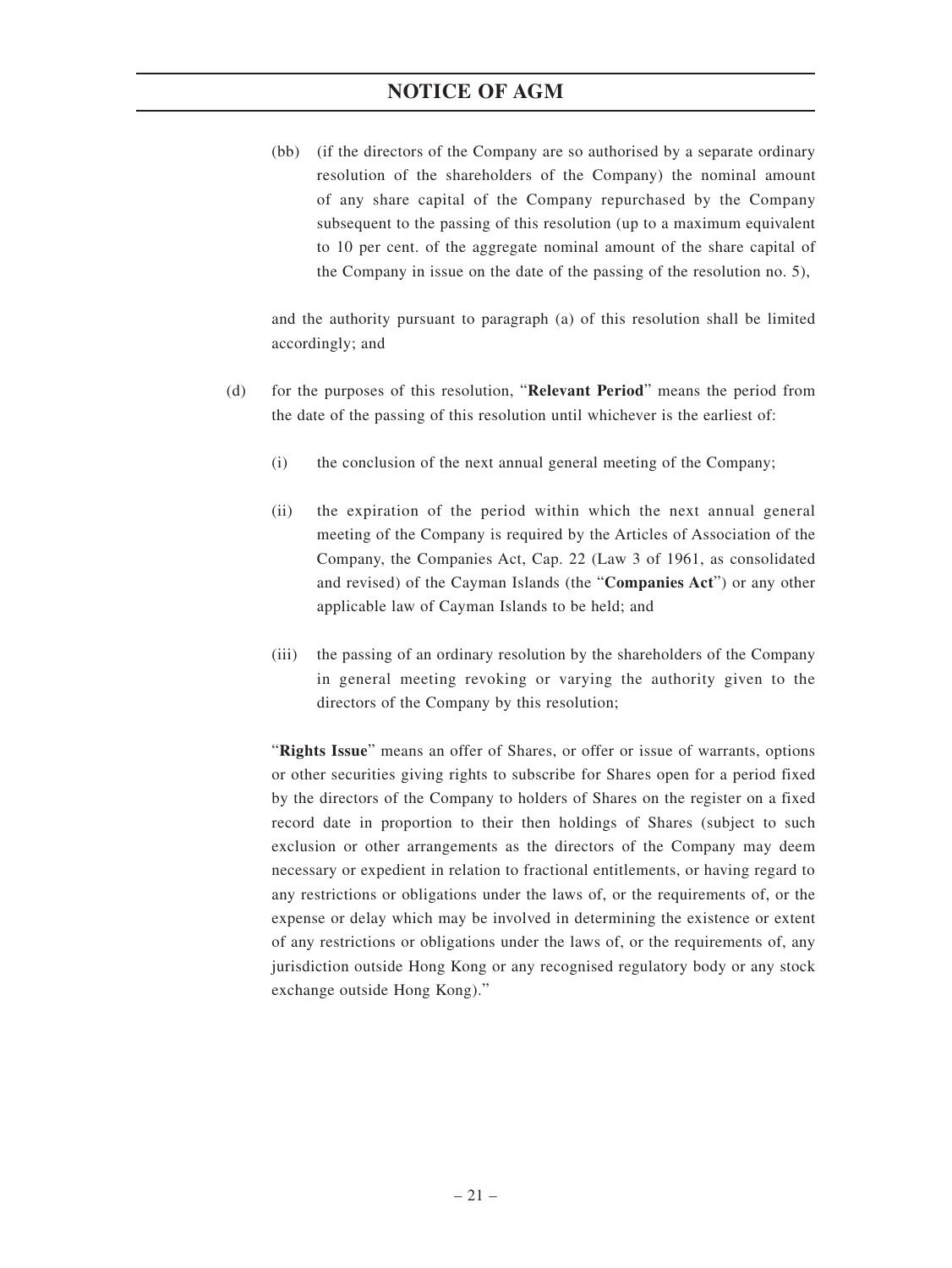5. To, as special business, consider and, if thought fit, passing the following resolution as an ordinary resolution:

### "**THAT**:

- (a) the exercise by the directors of the Company during the Relevant Period of all powers of the Company to purchase the Shares on the Stock Exchange or any other stock exchange on which the Shares may be listed and recognised by the Securities and Futures Commission and the Stock Exchange for such purpose, and otherwise in accordance with the rules and regulations of the Securities and Futures Commission, the Stock Exchange, the Companies Act and all other applicable laws in this regard, be and the same is hereby generally and unconditionally approved;
- (b) the aggregate nominal amount of Shares which may be purchased by the Company pursuant to the approval in paragraph (a) during the Relevant Period shall not exceed 10 per cent. of the aggregate nominal amount of the issued share capital of the Company as at the date of the passing of this resolution and the authority pursuant to paragraph (a) of this resolution shall be limited accordingly; and
- (c) for the purposes of this resolution, "**Relevant Period**" means the period from the date of the passing of this resolution until whichever is the earliest of:
	- (i) the conclusion of the next annual general meeting of the Company;
	- (ii) the expiration of the period within which the next annual general meeting of the Company is required by the Articles of Association of the Company, the Companies Act or any other applicable law of Cayman Islands to be held; and
	- (iii) the passing of an ordinary resolution by the shareholders of the Company in general meeting revoking or varying the authority given to the directors of the Company by this resolution."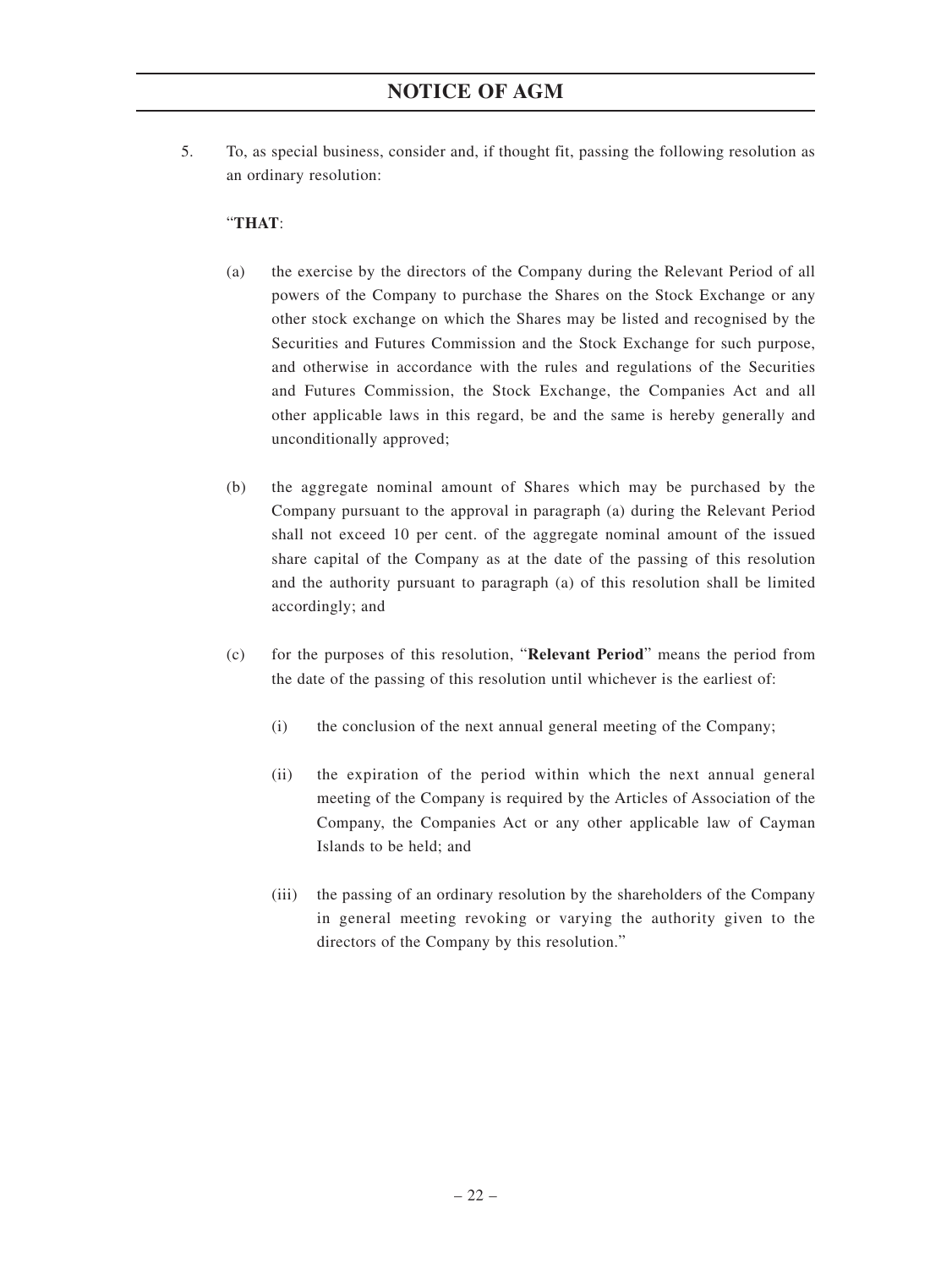6. "**THAT** the directors of the Company be and they are hereby authorised to exercise the authority referred to in paragraph (a) of resolution no. 4 above in respect of the share capital of the Company referred to in sub-paragraph (bb) of paragraph (c) of such resolution."

> Yours faithfully, For and on behalf of the Board of **China Ever Grand Financial Leasing Group Co., Ltd. Wong Lik Ping** Chairman

Hong Kong, 29 April 2022

| Registered office:    | Head office and principal |  |
|-----------------------|---------------------------|--|
| Cricket Square        | place of business:        |  |
| Hutchins Drive        | Room 2203, 22nd Floor     |  |
| P.O. Box 2681         | <b>Kwan Chart Tower</b>   |  |
| Grand Cayman KY1-1111 | 6 Tonnochy Road, Wanchai  |  |
| Cayman Islands        | Hong Kong                 |  |

Notes:

- 1. All resolutions at the meeting will be taken by poll except where the chairman, in good faith, decides to allow a resolution which relates to purely a procedural or administrative matter to be voted on by a show of hands in accordance with the Rules Governing the Listing of Securities on The Stock Exchange of Hong Kong Limited (the "**Listing Rules**"), and the results of the poll will be published on the websites of Hong Kong Exchanges and Clearing Limited and the Company in accordance with the Listing Rules.
- 2. The instrument appointing a proxy shall be in writing under the hand of the appointor or of his attorney duly authorized in writing or, if the appointor is a corporation, either under its seal or under the hand of an officer or attorney duly authorized.
- 3. Any member of the Company entitled to attend and vote at the above meeting is entitled to appoint a proxy (or more than one proxy if he is the holder of two or more shares) to attend and vote instead of him. A proxy need not be a member of the Company. If more than one proxy is so appointed, the appointment shall specify the number and class of shares in respect of which each such proxy is so appointed.
- 4. In order to be valid, the form of proxy together with the power of attorney or other authority, if any, under which it is signed or a certified copy of that power of attorney or authority, must be deposited at the Company's Hong Kong branch share registrar, Tricor Secretaries Limited at Level 54, Hopewell Centre, 183 Queen's Road East, Hong Kong, not less than 48 hours before the time appointed for the holding of the meeting or any adjournment thereof. Delivery of the form of proxy shall not preclude a member of the Company from attending and voting in person at the meeting and, in such event, the instrument appointing a proxy shall be deemed to be revoked.